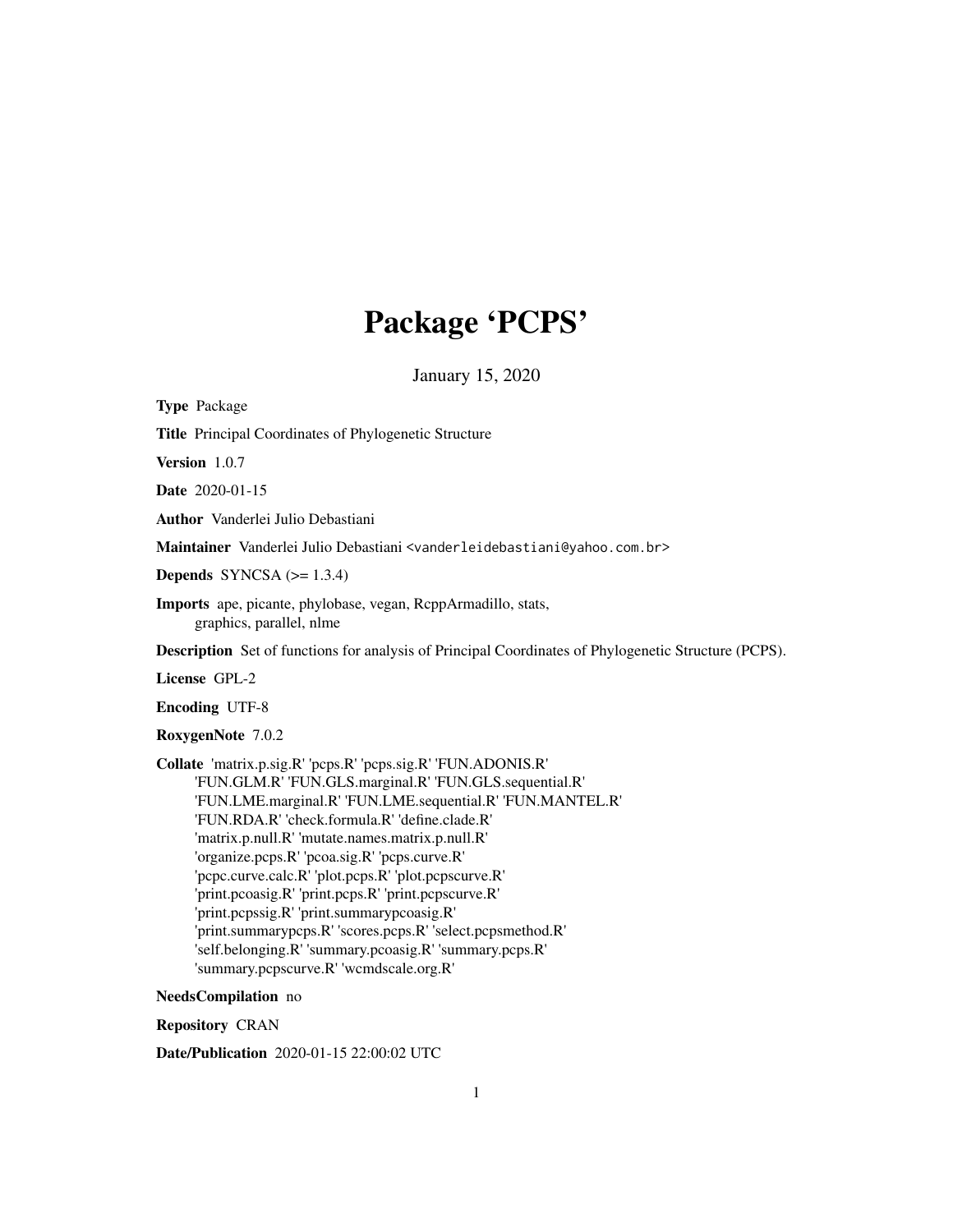## <span id="page-1-0"></span>R topics documented:

#### **Index** [26](#page-25-0)

check.formula *Internal function*

## Description

Internal function to check the validity of left hand side in a formula object.

## Usage

```
check.formula(formula, vectornames)
```
## Arguments

| formula     | An object of class formula.             |
|-------------|-----------------------------------------|
| vectornames | A vector with names to check the index. |

## Value

The index of left side of the formula in vectornames.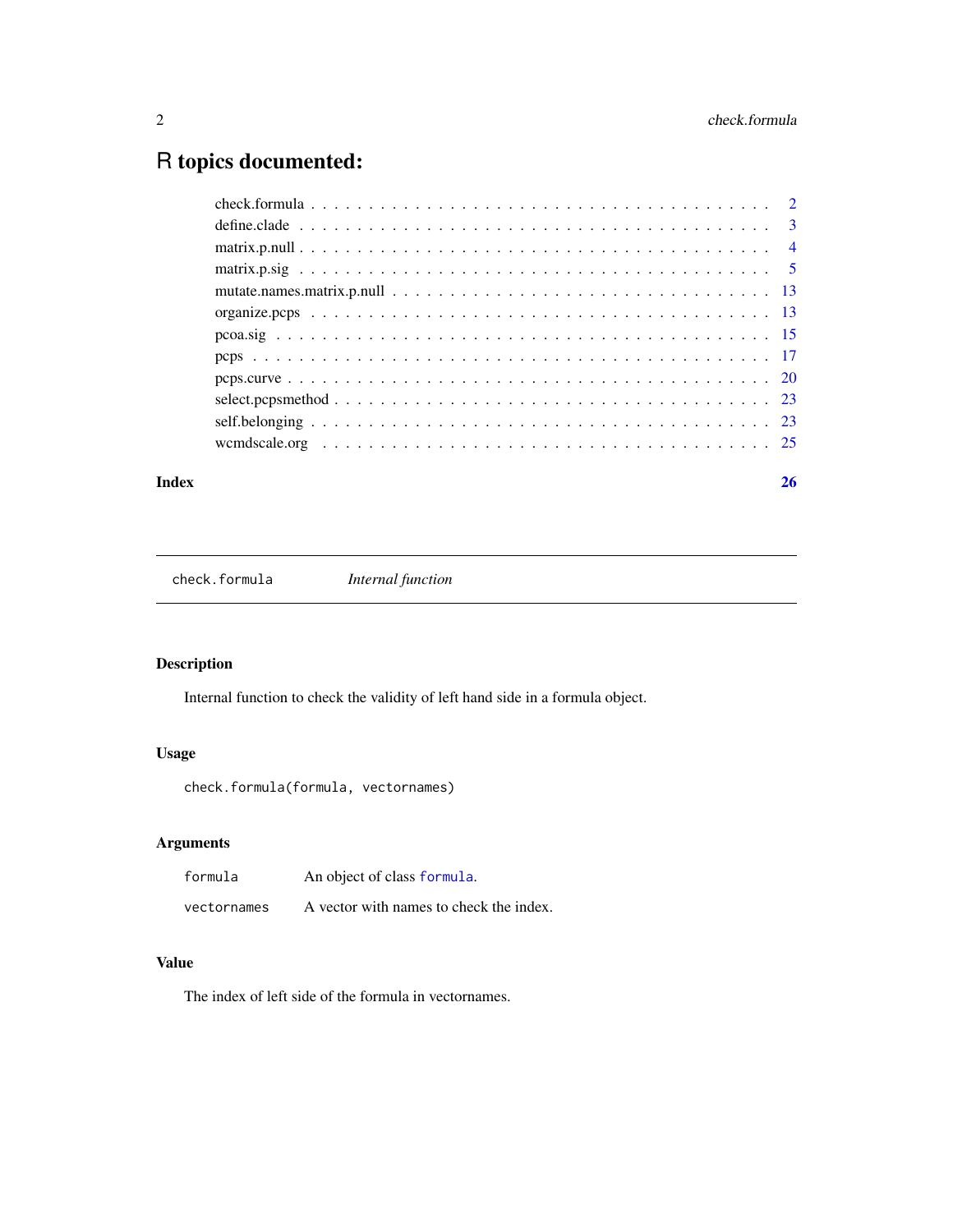<span id="page-2-0"></span>define.clade *Define clade*

#### Description

Function to define groups (clades) in a phylogenetic tree.

#### Usage

```
define.clade(tree, threshold, time, method = c("threshold", "time"))
```
## Arguments

| tree      | Phylogenetic tree.                                  |
|-----------|-----------------------------------------------------|
| threshold | A threshold value to form the groups.               |
| time      | A cutting height (age) to form the groups.          |
| method    | Method to define the clades, "threshold" or "time". |

## Details

In the method threshold the total length of phylogenetic tree is used as cutting factor. If threshold is near to zero the cutting is near the root, if threshold near to one cutting is near the tips.

The phylogenetic tree must contain the node labels for the function work. Use the [makeNodeLabel](#page-0-0) for defining node labels in a flexible way.

#### Value

| clades | Tips and their clades.    |
|--------|---------------------------|
| height | The cutting height (age). |

## Author(s)

Vanderlei Julio Debastiani <vanderleidebastiani@yahoo.com.br>

## See Also

[makeNodeLabel](#page-0-0)

## Examples

```
require(ape)
tree<-makeNodeLabel(rcoal(10))
clades<-define.clade(tree, threshold = 0.8, method = "threshold")
clades
plot.phylo(tree, show.node.label = TRUE)
abline(v = clades$height)
```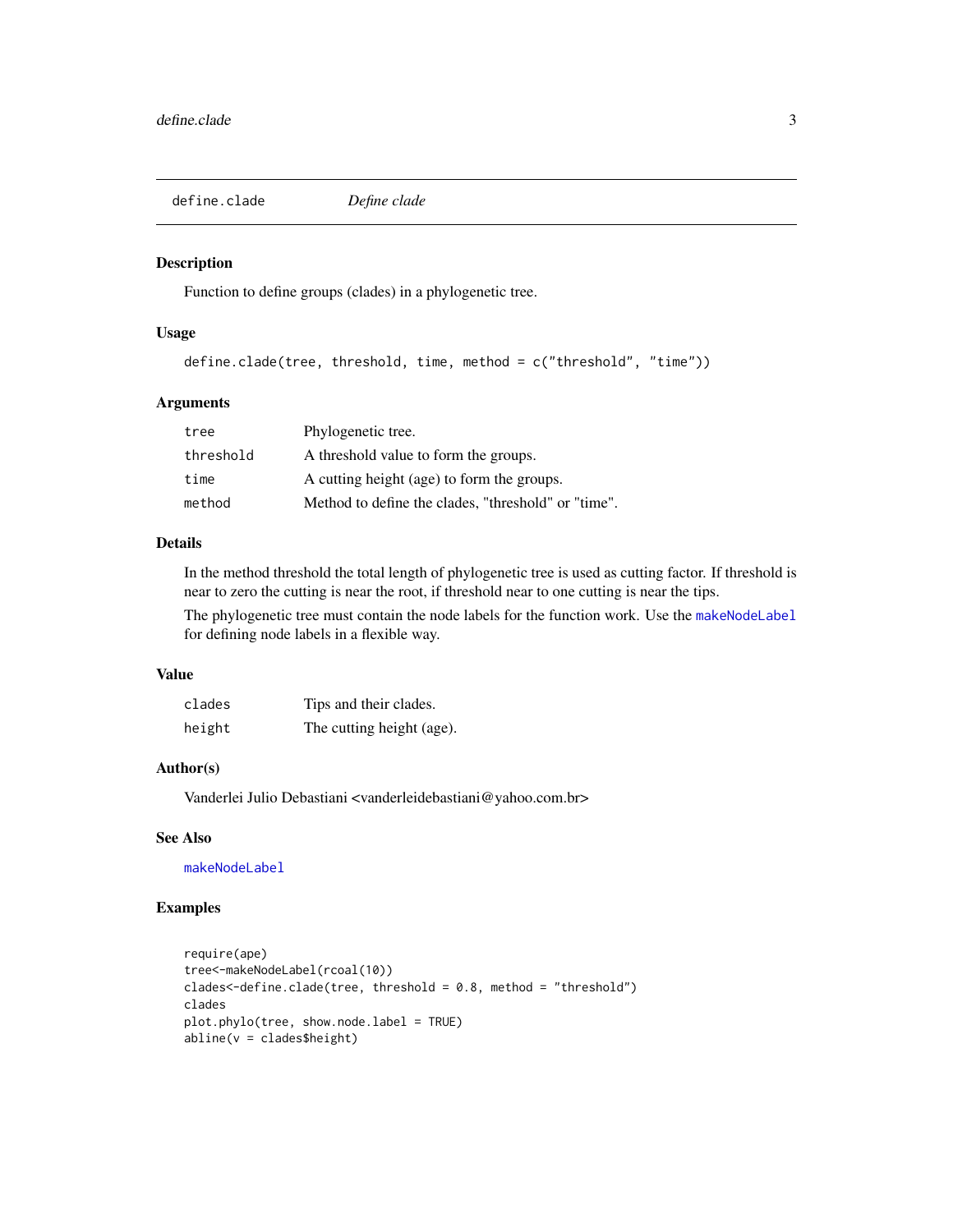<span id="page-3-1"></span><span id="page-3-0"></span>

## Description

Auxiliar function to generate sets of null P matrix or null PCPS used in [matrix.p.sig](#page-4-1) or [pcps.sig](#page-4-2). The result are long lists with permuted matrices.

#### Usage

```
matrix.p.null(
 comm,
 phylodist,
 runs = NULL,
 calcpcps = FALSE,
 method = "bray",
  squareroot = TRUE,
  adjpcps = FALSE,
 choices = NULL
)
```
## Arguments

| comm       | Community data, with species as columns and sampling units as rows. This<br>matrix can contain either presence/absence or abundance data. |
|------------|-------------------------------------------------------------------------------------------------------------------------------------------|
| phylodist  | Matrix containing phylogenetic distances between species.                                                                                 |
| runs       | Number of matrix will be generated (Default runs = NULL).                                                                                 |
| calcpcps   | Logical argument (TRUE or FALSE) to specify if generate the PCPS (Default<br>$calepeps = FALSE$ ).                                        |
| method     | Dissimilarity index, as accepted by vegdist (Default dist $=$ "bray").                                                                    |
| squareroot | Logical argument (TRUE or FALSE) to specify if use square root of dissimilar-<br>ity index (Default squareroot = TRUE).                   |
| adjpcps    | Logical argument (TRUE or FALSE) to specify if return fitted PCPS (Default<br>$adipeps = FALSE$ ).                                        |
| choices    | Numeric vector to choose the PCPS to adjust (Default pcps.choices = NULL).                                                                |

#### Value

| call             | The arguments used.                                                            |
|------------------|--------------------------------------------------------------------------------|
| P.obs            | Observed phylogeny-weighted species composition matrix.                        |
| pcps.obs         | Observed principal coordinates of phylogenetic structure (PCPS).               |
| permutation.site |                                                                                |
|                  | A matrix with sequence of permutation for site shuffle null model, each permu- |
|                  | tation in one row.                                                             |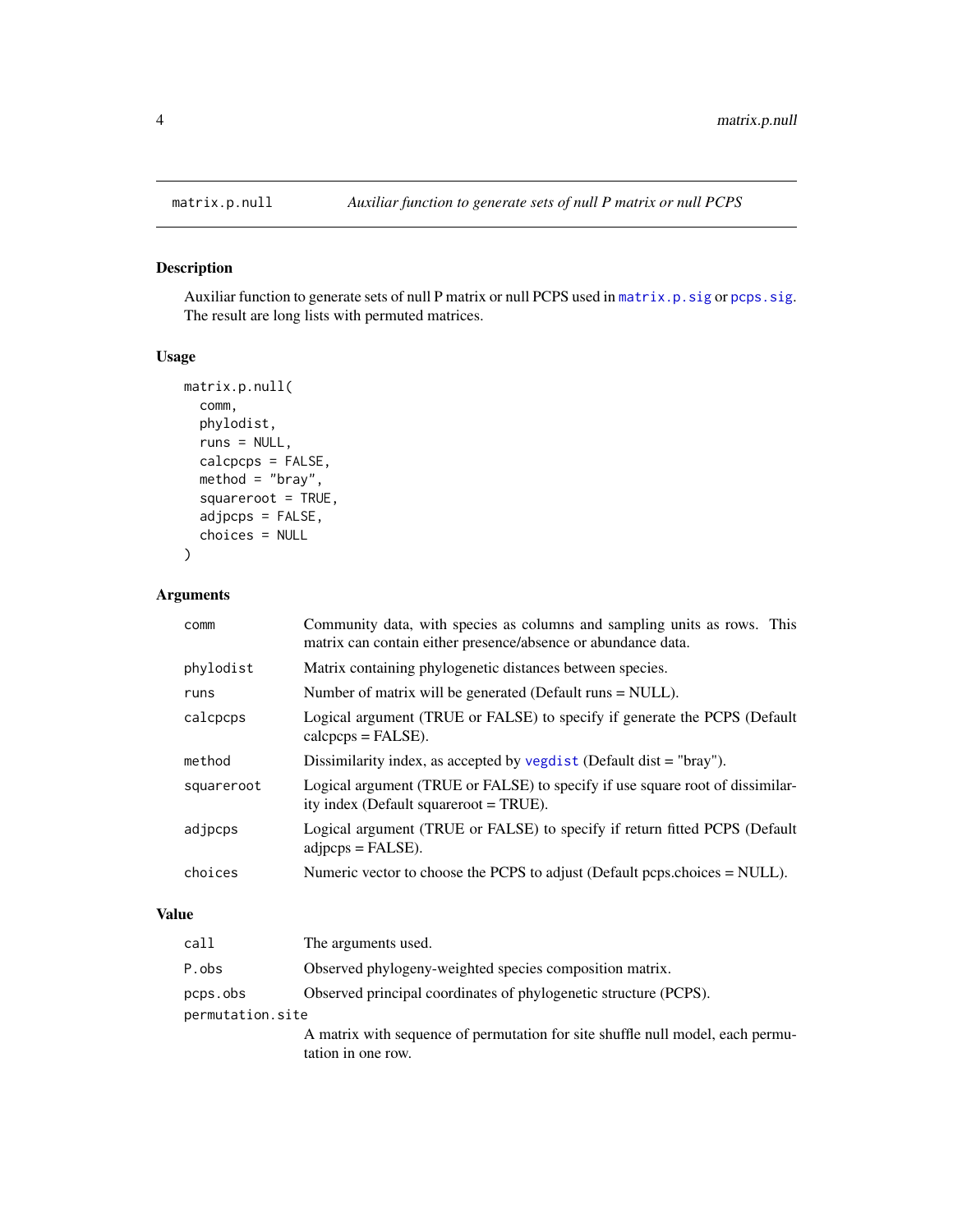## <span id="page-4-0"></span>matrix.p.sig 5

| permutation.taxa   |                                                                                                      |  |
|--------------------|------------------------------------------------------------------------------------------------------|--|
|                    | A matrix with sequence of permutation for taxa shuffle null model, each permu-<br>tation in one row. |  |
| P.null.site        | A list with each permuted P matrix according with site shuffle null model.                           |  |
| P.null.taxa        | A list with each permuted P matrix according with taxa shuffle null model.                           |  |
|                    | pcps.null.site A list with each permuted PCPS according with site shuffle null model.                |  |
|                    | pcps.null.taxa A list with each permuted PCPS according with taxa shuffle null model.                |  |
| pcps.null.taxa.adj |                                                                                                      |  |
|                    | A list with each permuted PCPS (adjusted) according with taxa shuffle null<br>model.                 |  |

## Author(s)

Vanderlei Julio Debastiani <vanderleidebastiani@yahoo.com.br>

#### See Also

[matrix.p](#page-0-0), [pcps](#page-16-1), [matrix.p.sig](#page-4-1), [pcps.sig](#page-4-2)

<span id="page-4-1"></span>

| matrix.p.sig | Association between phylogeny-weighted species composition and en- |
|--------------|--------------------------------------------------------------------|
|              | vironmental predictors                                             |

## <span id="page-4-2"></span>Description

Analyses to relate an environmental gradient to the phylogenetic assembly of species across a metacommunity by means of phylogenetic fuzzy weighting.

## Usage

```
matrix.p.sig(
  comm,
 phylodist,
 envir,
  checkdata = TRUE,
 FUN,
  runs = 999,
 parallel = NULL,
 newname = "pcps",
  ...
\lambdapcps.sig(
  comm,
 phylodist,
  envir,
```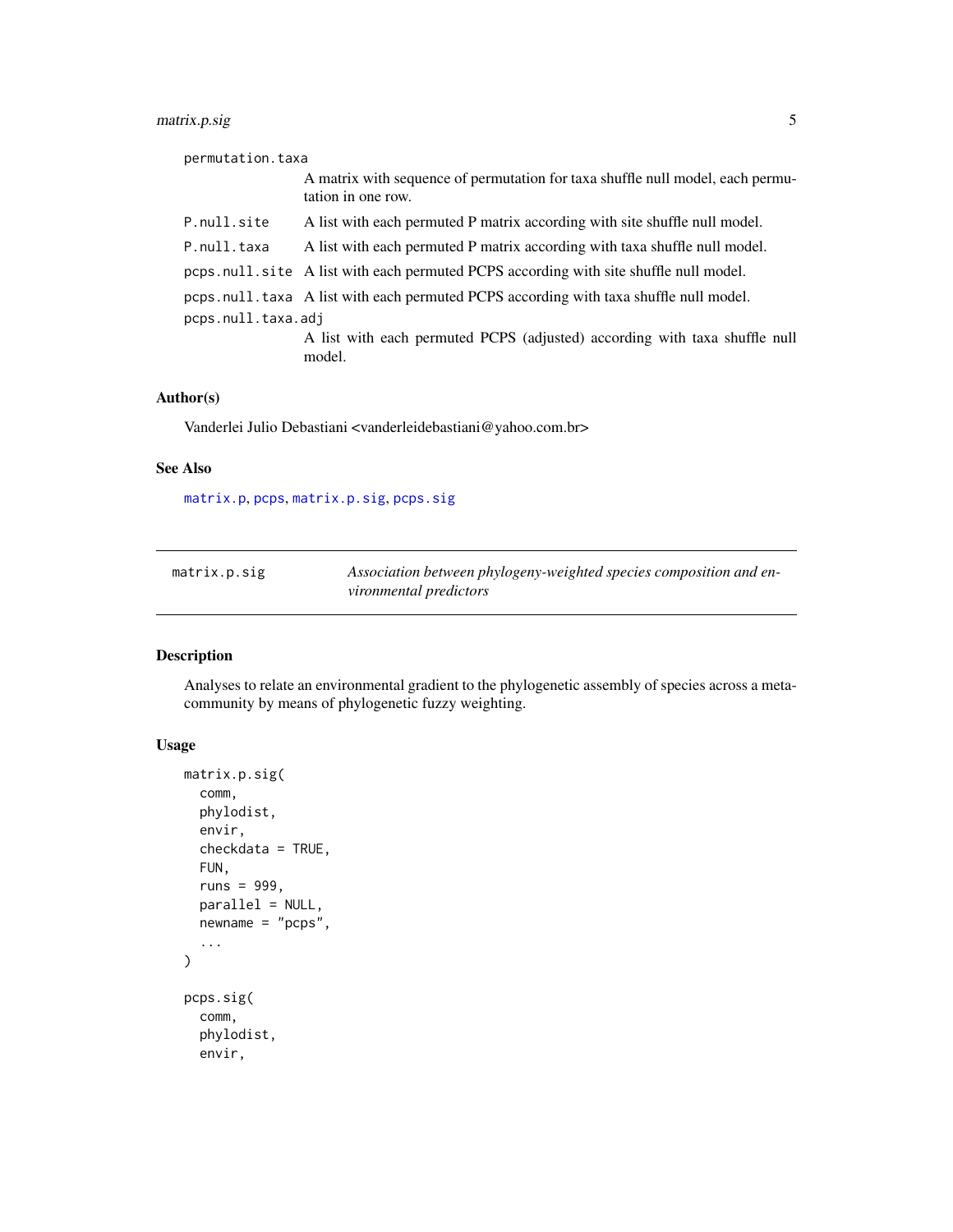```
checkdata = TRUE,
 method = "bray",square <b>set = TRUE</b>,
  FUN,
  choices,
  runs = 999,
 parallel = NULL,
 newname = "pcps",
  ...
\mathcal{L}FUN.ADONIS(x, envir, method.p, sqrt.p = TRUE, formula, return.model = FALSE)
FUN.GLM(x, envir, formula, ..., return.model = FALSE)
FUN.GLS.marginal(x, envir, formula, ..., return.model = FALSE)
FUN.GLS.sequential(x, envir, formula, ..., return.model = FALSE)
FUN.LME.marginal(x, envir, formula, ..., return.model = FALSE)
FUN.LME.sequential(x, envir, formula, ..., return.model = FALSE)
FUN.MANTEL(
  x,
 envir,
 method.p,
 method.envir,
 sqrt.P = TRUE,...,
  return.model = FALSE
\mathcal{L}FUN.RDA(x, envir, return.model = FALSE)
## S3 method for class 'pcpssig'
print(x, \ldots)
```
## Arguments

| comm      | Community data, with species as columns and sampling units as rows. This                                                                                   |
|-----------|------------------------------------------------------------------------------------------------------------------------------------------------------------|
|           | matrix can contain either presence/absence or abundance data. Alternatively                                                                                |
|           | comm can be an object of class metacommunity.data, an alternative way to set                                                                               |
|           | all data frames/matrices. When you use the class metacommunity data the argu-<br>ments phylodist and envir must not be specified. See details.             |
| phylodist | Matrix containing phylogenetic distances between species.                                                                                                  |
| envir     | A matrix or data frame with environmental variables for each community, with<br>variables as columns and sampling units as rows. See Details and Examples. |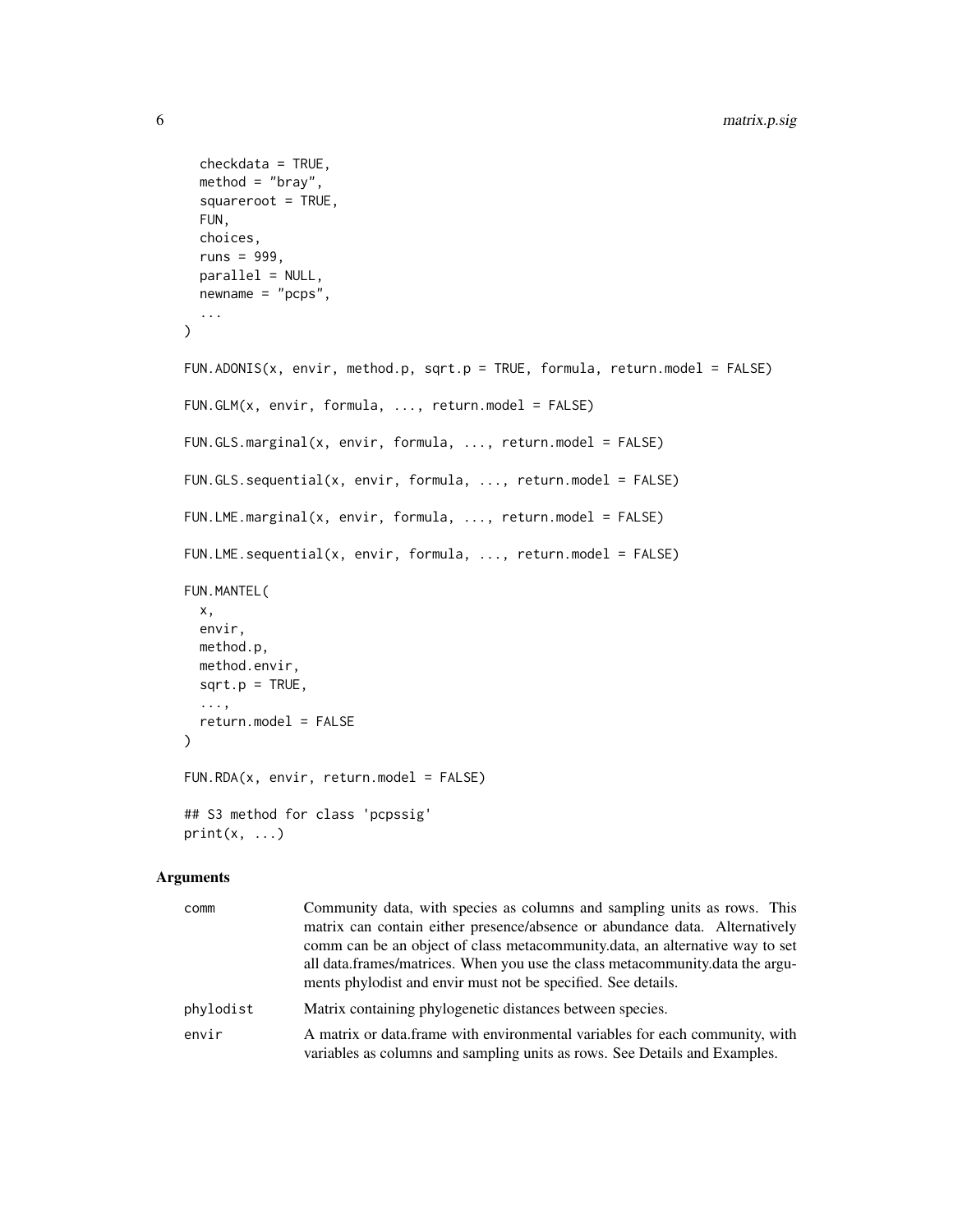<span id="page-6-0"></span>

| checkdata    | Logical argument (TRUE or FALSE) to check if species sequence in the com-<br>munity data follows the same order as the one in the phylodist matrix and if<br>sampling units in the community data follows the same order as the one in the<br>environmental data (Default checkdata = TRUE). |
|--------------|----------------------------------------------------------------------------------------------------------------------------------------------------------------------------------------------------------------------------------------------------------------------------------------------|
| <b>FUN</b>   | An object of class function to perform the analysis. See Details and Examples.                                                                                                                                                                                                               |
| runs         | Number of permutations for assessing significance.                                                                                                                                                                                                                                           |
| parallel     | Number of parallel processes or a predefined socket cluster done with parallel<br>package. Tip: use detectCores() (Default parallel = NULL).                                                                                                                                                 |
| newname      | New name to be replaced in object returned by matrix.p.null (Default new-<br>$name = "pcps").$                                                                                                                                                                                               |
| $\cdots$     | Other arguments passed to FUN function. See Details and Examples.                                                                                                                                                                                                                            |
| method       | Dissimilarity index, as accepted by vegdist (Default dist = "bray").                                                                                                                                                                                                                         |
| squareroot   | Logical argument (TRUE or FALSE) to specify if use square root of dissimilar-<br>ity index (Default squareroot = TRUE).                                                                                                                                                                      |
| choices      | Numeric vector to choose the PCPS used in analysis. See Details and Examples.                                                                                                                                                                                                                |
| х            | An object of class pepssig or other object to apply the function passed by FUN.<br>See Details.                                                                                                                                                                                              |
| method.p     | Resemblance index between communities based on P matrix, as accepted by<br>vegdist. Used in FUN.MANTEL, FUN.ADONIS, FUN.ADONIS2.global and<br>FUN.ADONIS2.margin analysis. See Details and Examples.                                                                                         |
| sqrt.p       | Logical argument (TRUE or FALSE) to specify if use square root of dissimilar-<br>ity P matrix. Used in FUN.MANTEL, FUN.ADONIS, FUN.ADONIS2.global<br>and FUN.ADONIS2.margin analysis. See Details and Examples (Default sqrt.p<br>$= TRUE$ ).                                                |
| formula      | An object of class formula. Used in FUN.GLM, FUN.ADONIS, FUN.ADONIS2.global,<br>FUN.ADONIS2.margin, FUN.GLS.marginal, FUN.GLS.sequential, FUN.LME.marginal<br>and FUN.LME.sequential analysis. See Details and Examples.                                                                     |
| return.model | Must not be specified. See Details.                                                                                                                                                                                                                                                          |
| method.envir | Resemblance index between communities based on environmental variables, as<br>accepted by vegdist. Used in FUN.MANTEL analysis. See Details and Exam-<br>ples.                                                                                                                               |
|              |                                                                                                                                                                                                                                                                                              |

### Details

Each metacommunity is submitted to phylogenetic fuzzy weighting, generating a matrix that describing the phylogeny-weighted species composition of the communities ([matrix.p](#page-0-0)). The function matrix.p.sig test directly the association this matrix with the environmental predictors. The pairwise dissimilarities are submitted to Mantel test ([mantel](#page-0-0)) or ADONIS test ([adonis](#page-0-0) or [adonis2](#page-0-0)) to evaluate the influence of an environmental gradient on species dispersion across the communities. The function pcps.sig generates principal coordinates of phylogenetic structure ([pcps](#page-16-1)) and use a single axis for run a generalized linear model (GLM, [glm](#page-0-0)), linear model using generalized least squares (GLS, [gls](#page-0-0)), linear mixed-effects models (LME, [lme](#page-0-0)) or use set of axis for run a distance-based redundancy analysis (db-RDA, [rda](#page-0-0)).

The sequence species show up in the community data matrix must be the same as they show up in the phylogenetic distance matrix and, similarly, the sequence of communities in the community data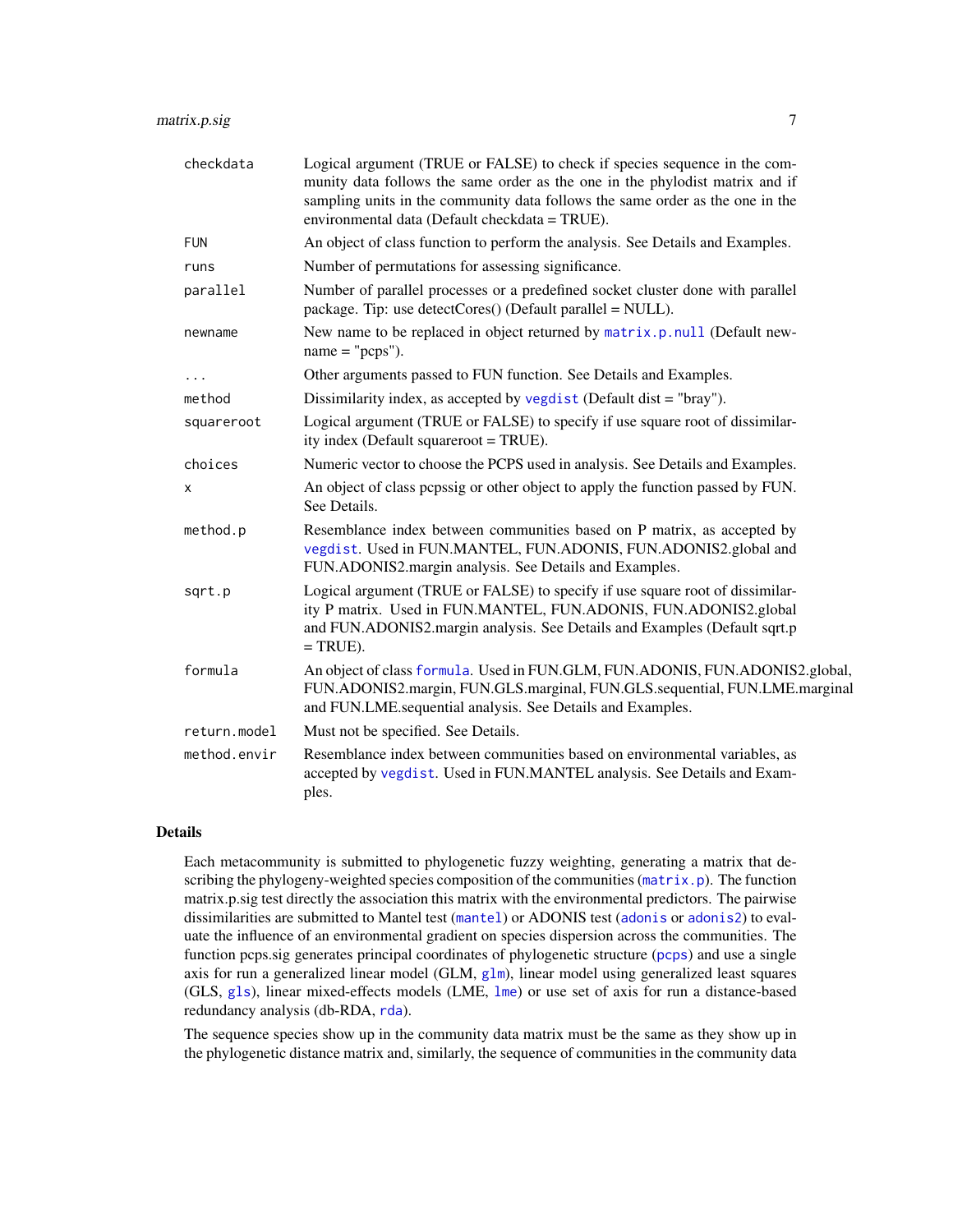<span id="page-7-0"></span>matrix must be the same as that in the environmental data. The function organize pcps organizes the data, placing the matrices of community, phylogenetic distance and environmental data in the same order. The function use of function organize.pcps is not requered for run the functions, but is recommended. In this way the arguments comm and phylodist can be specified them as normal arguments or by passing them with the object returned by the function organize. pcps using, in this case only the argument comm. Using the object returned by organize.pcps, the comm argument is used as an alternative way of entering to set all data.frames/matrices, and therefore the arguments phylodist and envir must not be specified.

The significance is obtained via two null models, one that shuffles sites across the environmental gradient and another that shuffles terminal tips (taxa) across the phylogenetic tree. The first null model (site shuffle) shuffles the site position across the environmental gradient and rerun the same model, generating a null F value (or r value in Mantel test). The second null model (taxa shuffle), shuffles terminal tips across the phylogenetic tree and generates a null matrix containing phylogenyweighted species composition and rerun the same model, generating another null F value. In the pcps.sig function are generate set of null PCPS and each null PCPS (or set of PCPS in RDA) is submitted to a procrustean adjustment (see [procrustes](#page-0-0)), and the fitted values between observed PCPS and null PCPS is obtained. The adjusted null PCPS is used to rerun the model, generating another null F value. The observed F value (or r value) is compared independently with both null sets of F values (or r value) to generate a probability value of the original F value being generated merely by chance according to each null model.

#### The argument FUN

The type of analysis performed by this function is specified using the argument *FUN*. The current version of package includes ten predefined function, however additional small functions can be easy specify. All this function uses the environmental variables to analyze the association between phylogeny-weighted species composition and environmental predictors. For matrix P analysis, in *matrix.p.sig* function, the predefined functions available are *FUN.MANTEL*, *FUN.ADONIS*, *FUN.ADONIS2.global* and *FUN.ADONIS2.margin*. For PCPS analysis, in *pcps.sig* function, the predefined functions available are *FUN.GLM*, *FUN.RDA*, *FUN.GLS.marginal*, *FUN.GLS.sequential*, *FUN.LME.marginal* and *FUN.LME.sequential*. The significance for each null model is performed as described here, NOT using p value of basic functions.

## FUN.MANTEL

Mantel test that can be used in matrix P analysis. The arguments *method.p* and *sqrt.p* are specified for determine resemblance index between communities based on P matrix. The argument *method.envir* is specified to determine resemblance index between communities based on environmental variables. The significance is assess using r value, see more in [mantel](#page-0-0).

#### FUN.ADONIS

Multivariate analysis of variance that can be used in matrix P analysis. The arguments *method.p* and *sqrt.p* are specified for determine resemblance index between communities based on P matrix. The argument *formula* is specified, where the left hand side gives the resemblance data, right hand side gives the variables. The resemblance data is internally named *p.dist*, thus formula is an expression of the form *p.dist ~ model* (see Examples). The significance is assess using overall F value, see more in [adonis](#page-0-0).

## FUN.ADONIS2.global and FUN.ADONIS2.margin

Multivariate analysis of variance that can be used in matrix P analysis. The arguments *method.p* and *sqrt.p* are specified for determine resemblance index between communities based on P matrix. The argument *formula* is specified, where the left hand side gives the resemblance data, right hand side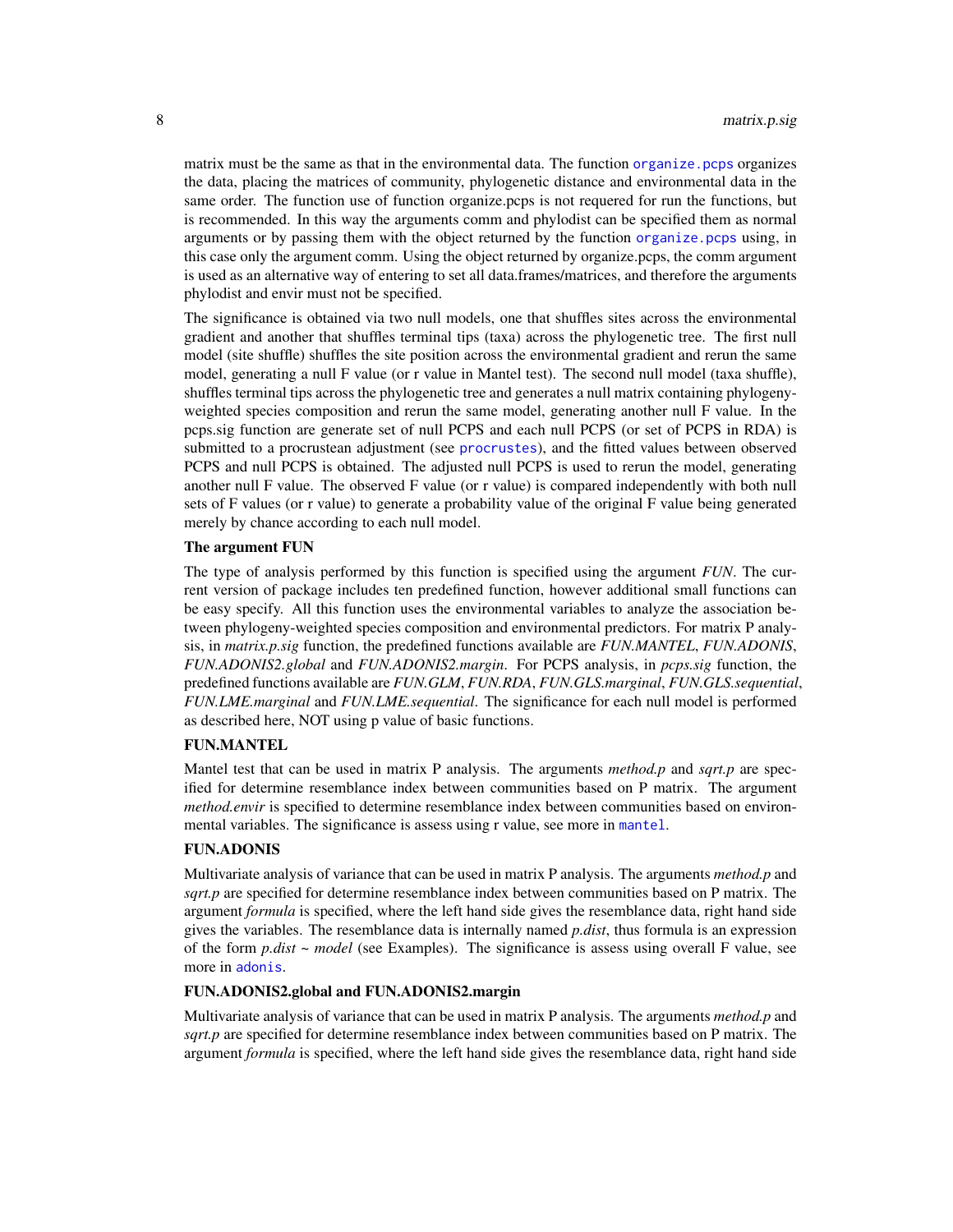<span id="page-8-0"></span>gives the variables. The resemblance data is internally named *p.dist*, thus formula is an expression of the form *p.dist ~ model* (see Examples). The significance is assess using F value and the difference between function is due to the argument *by* in [adonis2](#page-0-0). The function *FUN.ADONIS2.global* use as default *by = NULL* to assess the overall significance of all terms together whereas the function *FUN.ADONIS2.margin* use as default *by = margin* to assess the marginal effects of the terms and return F and p value for each term. See more in [adonis2](#page-0-0).

The function [adonis2](#page-0-0) evaluate the formula argument in the global environment, however CRAN do not allow assignments to the global environment. As a temporary workaround, copy and run the lines below to make the functions FUN.ADONIS2.global and FUN.ADONIS2.margin available.

```
FUN.ADONIS2.global \leq function(x, envir, method.p, formula, sqrt.p = TRUE, return.model = FALSE){
p.dist <- vegan::vegdist(x, method = method.p)
if(sqrt.p){
 p.dist <- sqrt(p.dist)
}
assign("p.dist", p.dist, envir = globalenv())
mod.obs <- vegan::adonis2(formula, data = data.frame(envir), permutations = 0, by = NULL, parallel = NUL
rm(p.dist, envir = globalenv())statistic.obs <- mod.obs$F[1]
if(return.model){
  res \leftarrow list()
  res$mod.obs <- mod.obs
  res$statistic.obs <- statistic.obs
} else{
  res <- statistic.obs
}
return(res)
}
FUN.ADONIS2.margin <- function(x, envir, method.p, formula, sqrt.p = TRUE, return.model = FALSE){
p.dist <- vegan::vegdist(x, method = method.p)
if(sqrt.p){
 p.dist <- sqrt(p.dist)
}
assign("p.dist", p.dist, envir = globalenv())
mod.obs <- vegan::adonis2(formula, data = data.frame(envir), permutations = 2, by = "margin", parallel =
rm(p.dist, envir = globalenv())
nf <- length(mod.obs$F)-2
statistic.obs <- mod.obs$F[seq_len(nf)]
if(return.model){
  res \leftarrow list()
  res$mod.obs <- mod.obs
 res$statistic.obs <- statistic.obs
} else{
  res <- statistic.obs
}
return(res)
```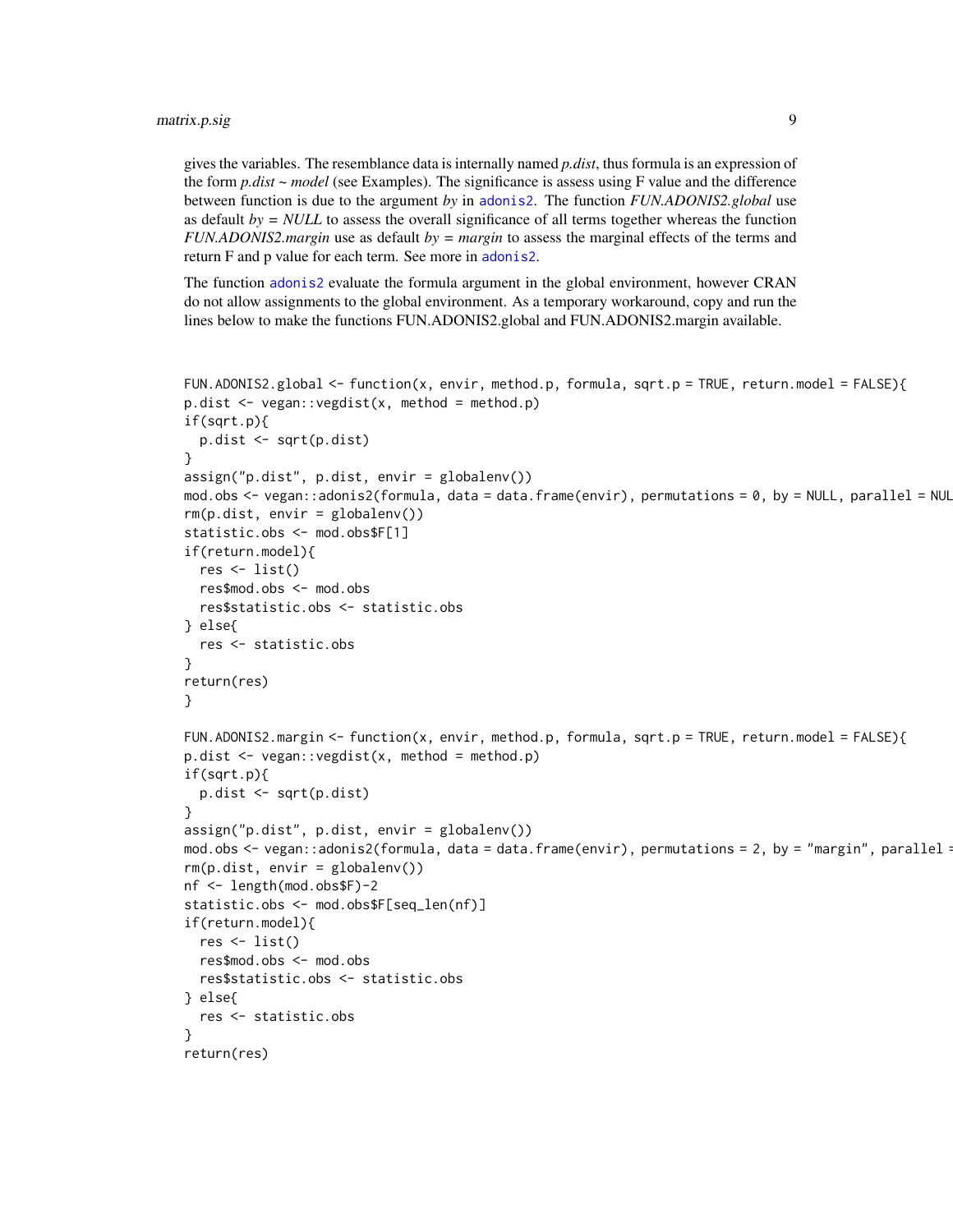## FUN.GLM

Generalized linear models that can be used in PCPS analysis. The argument *formula* is specified, where the left hand side gives the PCPS used, right hand side gives the variables. The PCPS are internally named sequentially *pcps.1*, *pcps.2*, *pcps.3* and so on. Thus, formula is an expression of the form *pcps.1 ~ model* (see Examples). The type of environmental variables are extracted directly from *envir* argument, thus variables of class [factor](#page-0-0) can be already specified in *envir* [data.frame](#page-0-0) or through *formula* argument. The significance is assess using overall F value, see more in [glm](#page-0-0).

## FUN.RDA

Redundancy analysis that can be used in PCPS analysis. The RDA analysis is performed using all PCPS specified with choices argument and all environmental variables specified by envir argument. The significance is assess using overall F value, see more in [rda](#page-0-0).

#### FUN.GLS.marginal and FUN.GLS.sequential

Linear model using generalized least squares that can be used in PCPS analysis. The argument *formula* is specified, where the left hand side gives the PCPS used, right hand side gives the variables. The PCPS are internally named sequentially *pcps.1*, *pcps.2*, *pcps.3* and so on. Thus, formula is an expression of the form *pcps.1 ~ model* (see Examples). The type of environmental variables are extracted directly from *envir* argument, thus variables of class [factor](#page-0-0) can be already specified in *envir* [data.frame](#page-0-0) or through *formula* argument. The significance is assess using F value and the difference between function is due to the argument *type* in [anova.gls](#page-0-0). The function *FUN.GLS.marginal* use as default *type = marginal* to assess the marginal significance of all terms whereas the function *FUN.GSL.sequential* use as default *type = sequential* to assess the sequential effects of the terms. Those funcitons return all F values calculed by [anova.gls](#page-0-0), including the intercept if it is in the model. Additional arguments as *correlation* can be passed by *...* argument. See more in [gls](#page-0-0) and [anova.gls](#page-0-0).

#### FUN.LME.marginal and FUN.LME.sequential

Linear mixed-effects models that can be used in PCPS analysis. The argument *formula* is specified, where the left hand side gives the PCPS used, right hand side gives the variables. The PCPS are internally named sequentially *pcps.1*, *pcps.2*, *pcps.3* and so on. Thus, formula is an expression of the form *pcps.1 ~ model* (see Examples). The type of environmental variables are extracted directly from *envir* argument, thus variables of class [factor](#page-0-0) can be already specified in *envir* data. frame or through *formula* argument. The significance is assess using F value and the difference between function is due to the argument *type* in [anova.lme](#page-0-0). The function *FUN.LME.marginal* use as default *type = marginal* to assess the marginal significance of all terms whereas the function *FUN.LME.sequential* use as default *type = sequential* to assess the sequential effects of the terms. Those funcitons return all F values calculed by [anova.lme](#page-0-0), including the intercept if it is in the model. Additional arguments as *correlation* and *random* can be passed by *...* argument. See more in [lme](#page-0-0) and [anova.lme](#page-0-0).

#### Additional function

The functions *matrix.p.sig* and *pcps.sig* only perform permutation following null models and apply the functions in all permuted matrices. Additional functions can be easy specify and passed via *FUN* argument. A skeleton of this function is slowed below. In this function the argument *x* will be always the matrix P or one matrix with PCPS choose, when additional arguments as *envir* will specify statistical analysis performed in matrix P ou PCPS. This function must return the observed

<span id="page-9-0"></span>

}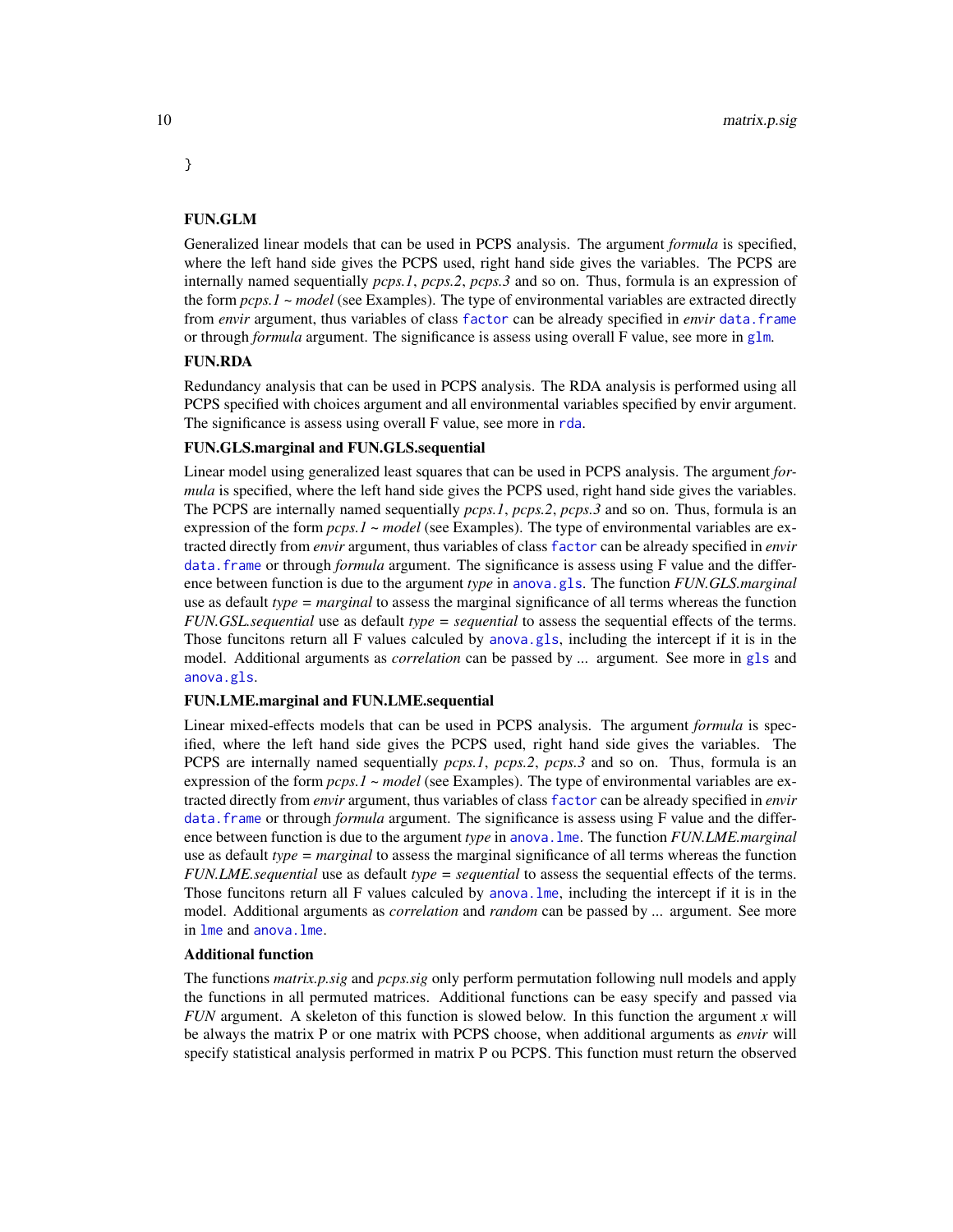## <span id="page-10-0"></span>matrix.p.sig 11

statistical in addition the *return.model* argument must not be specified because it specify the return options used for observed and null statistics.

```
FUN.X <- function(x, envir, ..., return.model = FALSE){
 mod.obs <- # Function to perform analysis using x, envir and any additional argument
  statistic.obs <- # Extract only the numeric values of observed statistical
  # Next lines are mandatory
   if(return.model){
      res \leftarrow list()
      res$mod.obs <- mod.obs
      res$statistic.obs <- statistic.obs
    } else{
      res <- statistic.obs
    }
  return(res)
}
```
#### Value

| call                       | The arguments used.                                                                                                             |
|----------------------------|---------------------------------------------------------------------------------------------------------------------------------|
| P.obs                      | Phylogeny-weighted species composition matrix.                                                                                  |
| PCPS.obs                   | The principal coordinates of phylogenetic structure (PCPS)                                                                      |
| model                      | The observed model returned by FUN, an object of class glm, gls, lme, rda,<br>adonis, adonis2 or mantel to predefined function. |
| fun<br>statistic.null.site | The funtion used.                                                                                                               |
| statistic.null.taxa        | A matrix with null statistic for site shuffle null model.                                                                       |
|                            | A matrix with null statistic for taxa shuffle null model.                                                                       |
|                            | obs.statistic Observed statistic, F value or r value to predefined function.                                                    |
|                            | p.site.shuffle The p value for the site shuffle null model.                                                                     |
|                            | p.taxa.shuffle The p value for the taxa shuffle null model.                                                                     |

#### Note

IMPORTANT: The sequence of species in the community data matrix MUST be the same as that in the phylogenetic distance matrix and, similarly, the sequence of communities in the community data matrix MUST be the same as that in the environmental data. See details and [organize.pcps](#page-12-1).

#### Author(s)

Vanderlei Julio Debastiani <vanderleidebastiani@yahoo.com.br>

## References

Duarte, L.S. (2011). Phylogenetic habitat filtering influences forest nucleation in grasslands. Oikos, 120, 208:215.

Duarte, L.S. (2016). Dissecting phylogenetic fuzzy weighting: theory and application in metacommunity phylogenetics. Methods in Ecology and Evolution, 7(8), 937:946.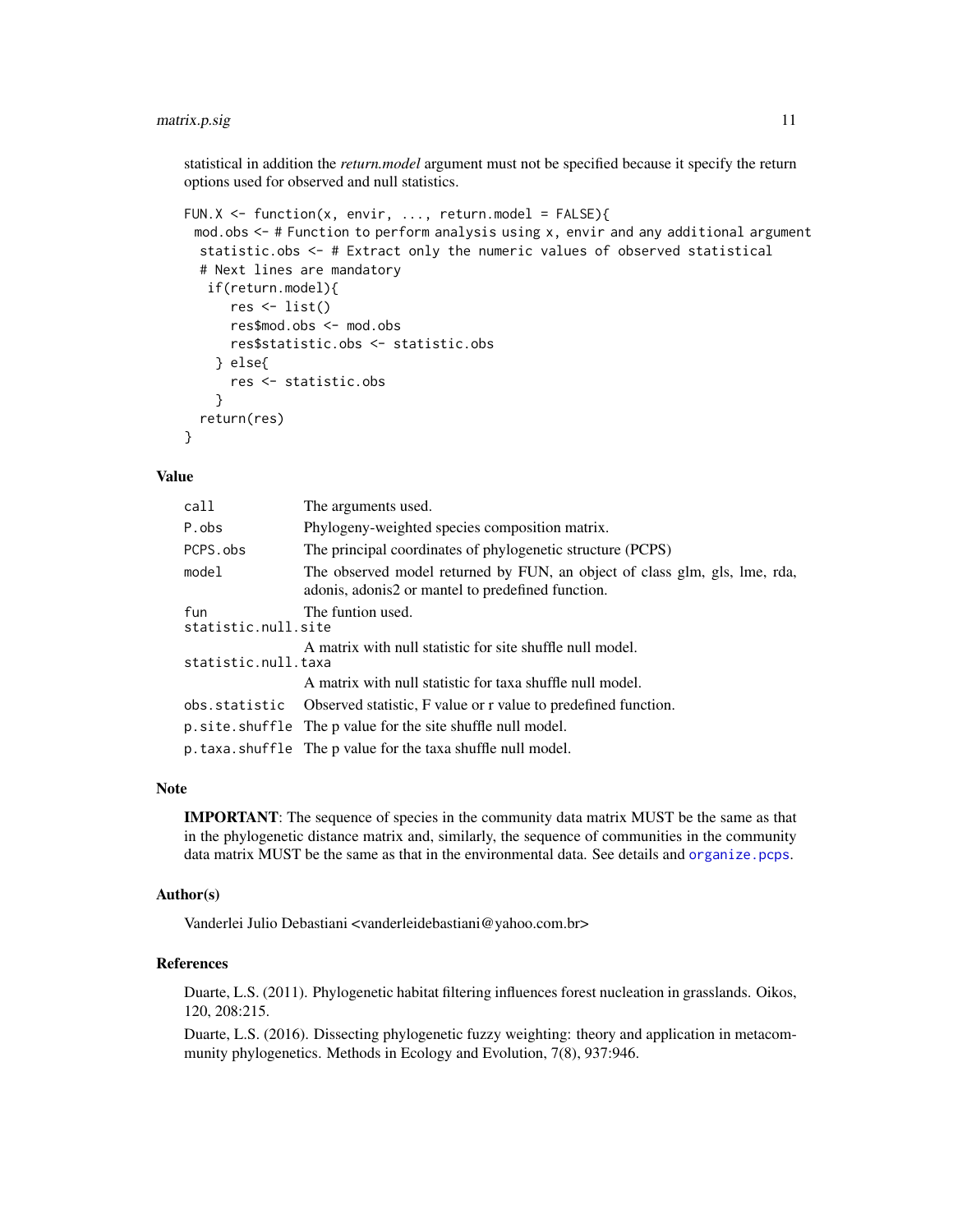#### <span id="page-11-0"></span>See Also

[matrix.p](#page-0-0), [pcps](#page-16-1), [procrustes](#page-0-0), [glm](#page-0-0), [rda](#page-0-0), [adonis](#page-0-0), [adonis2](#page-0-0), [mantel](#page-0-0)

#### Examples

```
## Not run:
data(flona)
# MANTEL
res <- matrix.p.sig(flona$community,flona$phylo, FUN = FUN.MANTEL, method.p = "bray",
        method.envir = "euclidean", envir = flona$environment[, 2, drop = FALSE], runs = 99)
res
# ADONIS
res <- matrix.p.sig(flona$community,flona$phylo, FUN = FUN.ADONIS, method.p = "bray",
           formula = p.dist temp, envir = flona$environment[, 2, drop = FALSE], runs = 99)
res
# ADONIS2
res <- matrix.p.sig(flona$community,flona$phylo, FUN = FUN.ADONIS2.global,
             envir = flona$environment, formula = p.dist~temp+alt,
             method.p = "bray", runs = 99)
res
res <- matrix.p.sig(flona$community,flona$phylo, FUN = FUN.ADONIS2.margin,
              envir = flona$environment, formula = p.dist temp+alt,
              method.p = "bray", runs = 99)
res
# GLM
res <- pcps.sig(flona$community, flona$phylo, FUN = FUN.GLM, method = "bray",
         formula = pcps.1 *temp, envir = flona$environment, choices = 1, runs = 99)
res
summary.lm(res$model)
# RDA
res <- pcps.sig(flona$community, flona$phylo, FUN = FUN.RDA, envir = flona$environment,
         choices = 1:2, runs = 99)
res
# GLS
res <- pcps.sig(flona$community, flona$phylo, FUN = FUN.GLS.marginal,
         formula = pcps.1-temp, envir = flona$environment, choices = 1, runs = 99)
res
anova(res$model, type = "marginal")
res <- pcps.sig(flona$community, flona$phylo, FUN = FUN.GLS.marginal,
         formula = pcps.1~temp, envir = flona$environment,
         correlation = nlme::corCAR1(form = -1:39), choices = 1, runs = 99)
res
anova(res$model, type = "marginal")
```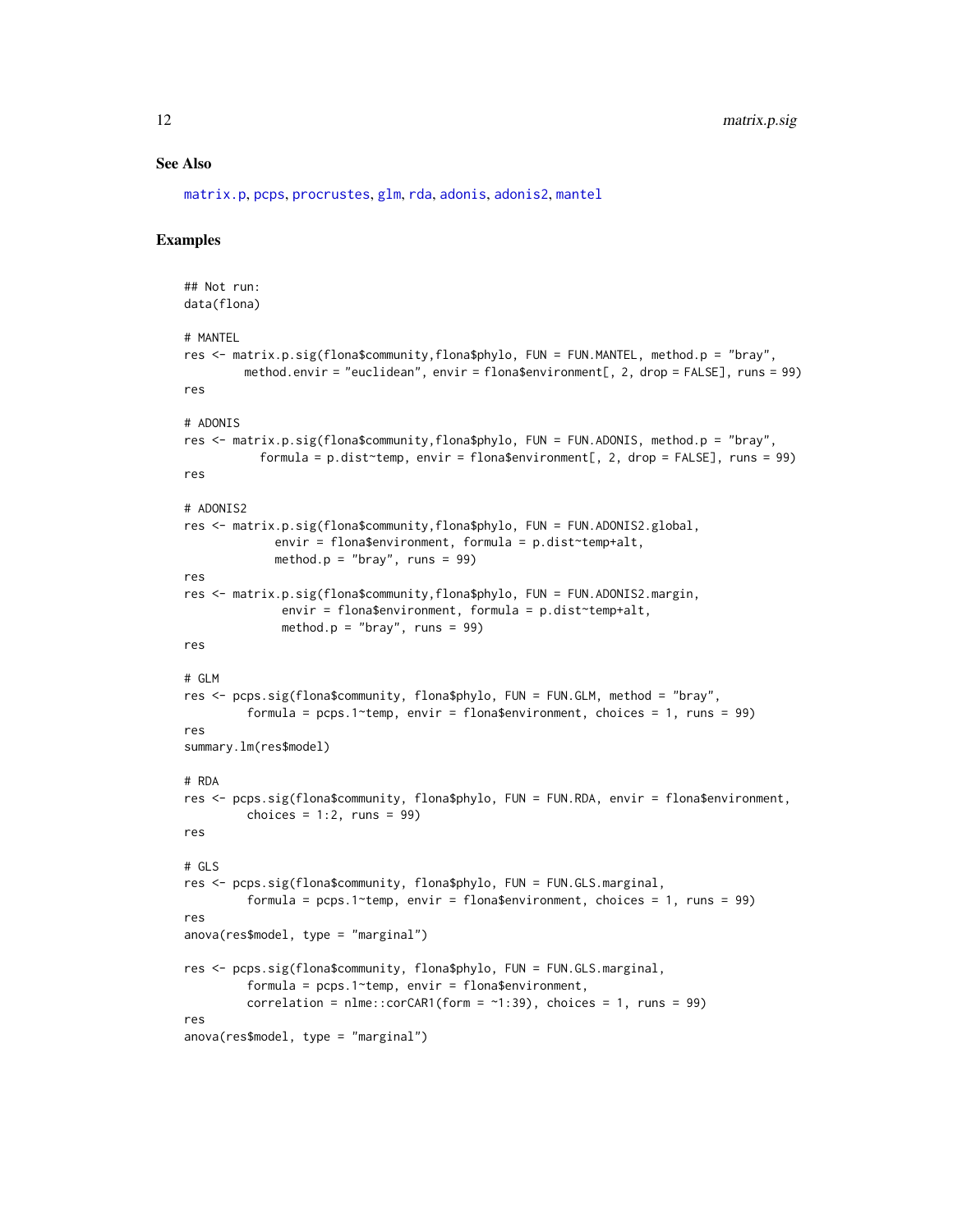```
# LME
res <- pcps.sig(flona$community, flona$phylo, FUN = FUN.LME.marginal, formula = pcps.1~alt,
         envir = flona$environment, random = \sim 1|temp, choices = 1, runs = 99)
res
anova(res$model, type = "marginal")
res <- pcps.sig(flona$community, flona$phylo, FUN = FUN.LME.sequential, formula = pcps.1~alt,
         envir = flona$environment, random = \sim 1|temp, choices = 1, runs = 99)
res
anova(res$model, type = "sequential")
## End(Not run)
```
mutate.names.matrix.p.null *Internal function*

## Description

Internal function to perform replacement names in object returned by [matrix.p.null](#page-3-1).

#### Usage

```
mutate.names.matrix.p.null(x, replacement, newname)
```
## Arguments

| $\mathsf{x}$ | An object returned by matrix.p.null.                               |
|--------------|--------------------------------------------------------------------|
| replacement  | A replacement name to matched in object returned by matrix.p.null. |
| newname      | New name to be replaced in object returned by matrix.p.null.       |

<span id="page-12-1"></span>

|  | organize.pcps | Function for organize data for Package PCPS |
|--|---------------|---------------------------------------------|
|--|---------------|---------------------------------------------|

#### Description

Package PCPS requires that the species and community sequence in the data.frame or matrix must be the same for all data.frame/matrices. This function use the function [organize.syncsa](#page-0-0) to organize the data.

#### Usage

```
organize.pcps(comm, phylodist = NULL, envir = NULL, check.comm = TRUE, ...)
```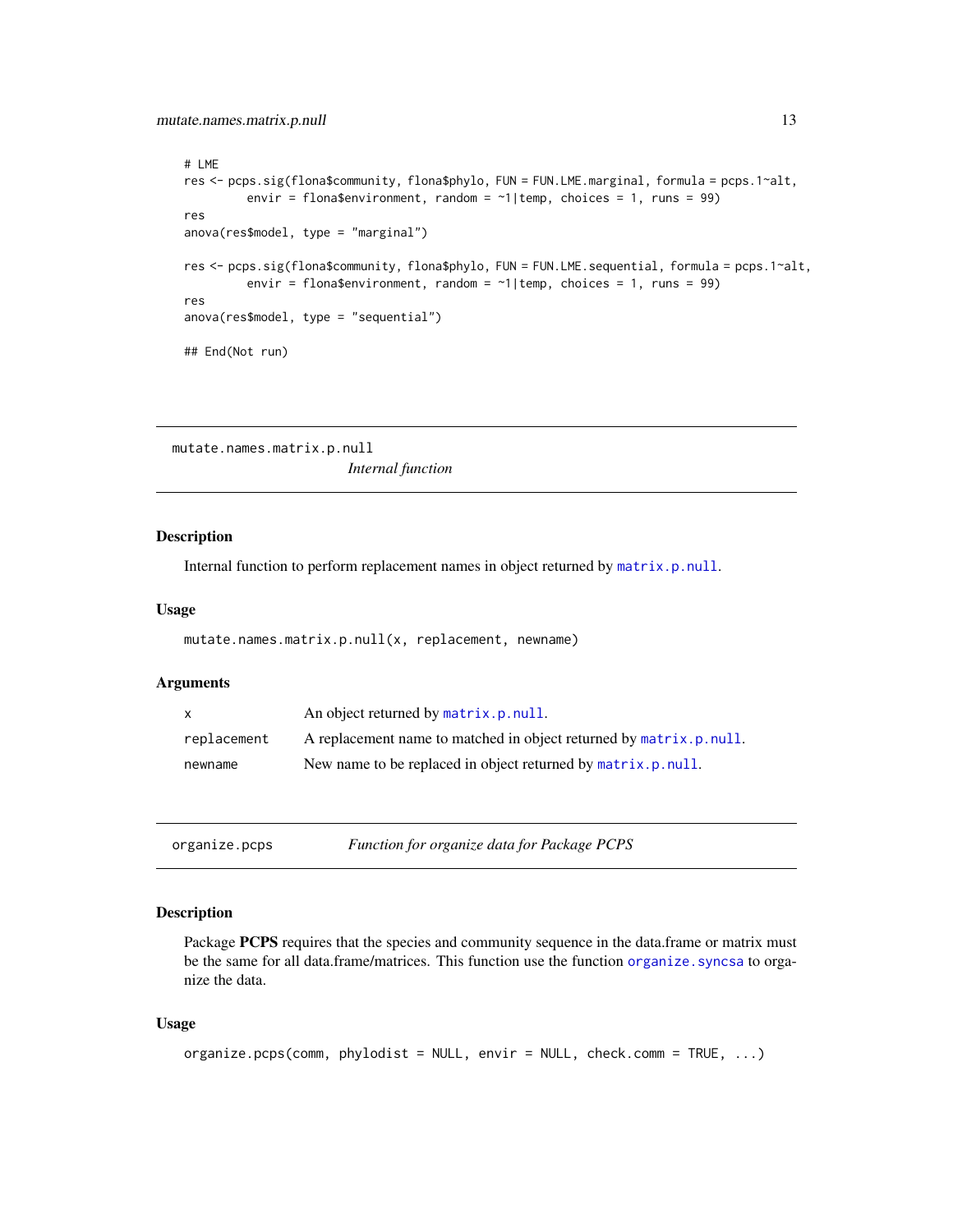#### <span id="page-13-0"></span>Arguments

| comm       | Community data, with species as columns and sampling units as rows.                                                                                                                                                                                                                    |
|------------|----------------------------------------------------------------------------------------------------------------------------------------------------------------------------------------------------------------------------------------------------------------------------------------|
| phylodist  | Matrix containing phylogenetic distance between species. Must be a complete<br>matrix (not a half diagonal matrix). This matrix can be larger than community<br>data (more species) as long as it has at least all species that are in community<br>$data$ (Default phylodist = NULL). |
| envir      | Environmental variables for each community, with variables as columns and<br>sampling units as rows (Default envir $=$ NULL).                                                                                                                                                          |
| check.comm | Logical argument (TRUE or FALSE) to remove sampling units and species with<br>total sums equal or less than zero (Default check.comm = TRUE).                                                                                                                                          |
| $\cdot$    | Other parameters for the organize.syncsa function.                                                                                                                                                                                                                                     |

## Details

The function, as well as organize.syncsa, organizes the data for the functions of the package PCPS, placing the matrices of community, phylogenetic distance and environmental varibles in the same order.

Essentially this function is the same as function [organize.syncsa](#page-0-0). This use as reference the community data for organize all data.frame or matrices in the same order that the sampling units names and species names found in community data set. For this all data sets entered must be correctly named, with rows and columns named. The matrices phylodist and envir can be larger than community data (more species and/or more sampling units) as long as it has at least all species and/or sampling units that are in community data. The function organizes the data despite the absence of one of the data.frames or matrices, provided that the community data had been entered. Unspecified data will appear as NULL. All arguments this funtion will be passed to organize.syncsa, see more details in organize. syncsa.

#### Value

A object of class metacommunity.data (also of the class list) with all result returned by organize.syncsa. Featured for:

| call          | The arguments used.      |
|---------------|--------------------------|
| community     | Community data.          |
| phylodist     | Phylogenetic distance.   |
| environmental | Environmental variables. |

#### Author(s)

Vanderlei Julio Debastiani <vanderleidebastiani@yahoo.com.br>

#### See Also

[organize.syncsa](#page-0-0)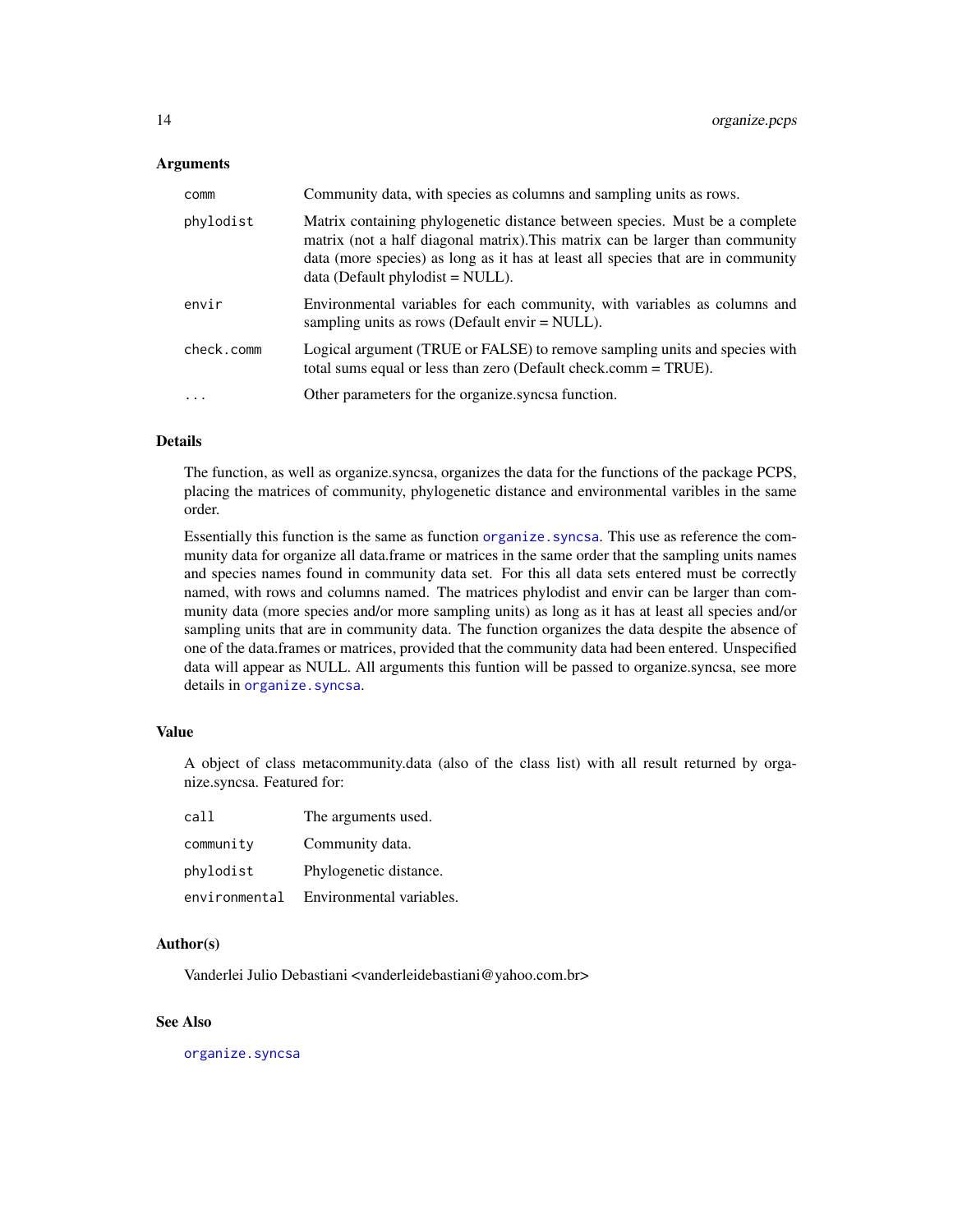#### <span id="page-14-0"></span>pcoa.sig and the set of the set of the set of the set of the set of the set of the set of the set of the set of the set of the set of the set of the set of the set of the set of the set of the set of the set of the set of

## Examples

```
data(ADRS)
organize.pcps(ADRS$community, phylodist = ADRS$phylo)
```
pcoa.sig *Significant dimensions in principal coordinate analysis*

#### Description

Function for determine the number of significant dimensions in principal coordinate analysis (PCoA).

### Usage

```
pcoa.sig(
  data,
 method = "gower",
  squareroot = FALSE,
  axis = 6,
 n.start = NULL,
 by = 1,
  iterations = 1000,
 parallel = NULL
)
## S3 method for class 'pcoasig'
print(x, \ldots)## S3 method for class 'summarypcoasig'
print(x, \ldots)## S3 method for class 'pcoasig'
summary(object, choices = c(1, 2), ...)
```
#### Arguments

| data       | Community data matrix.                                                                                                     |
|------------|----------------------------------------------------------------------------------------------------------------------------|
| method     | Method for dissimilarity index, as accepted by vegdist (Default method $=$<br>"gower").                                    |
| squareroot | Logical argument (TRUE or FALSE) to specify if use square root of dissimilar-<br>ity index (Default squareroot = FALSE).   |
| axis       | Maximum number of ordination principal axes to be monitored (Default axis $=$<br>6).                                       |
| n.start    | Initial sample size. If $n.start = NULL$ initial sample size is equal to total sample<br>size (Default $n.start = NULL$ ). |
| by         | Sampling unit is added at each sampling step (Default by $= 1$ ).                                                          |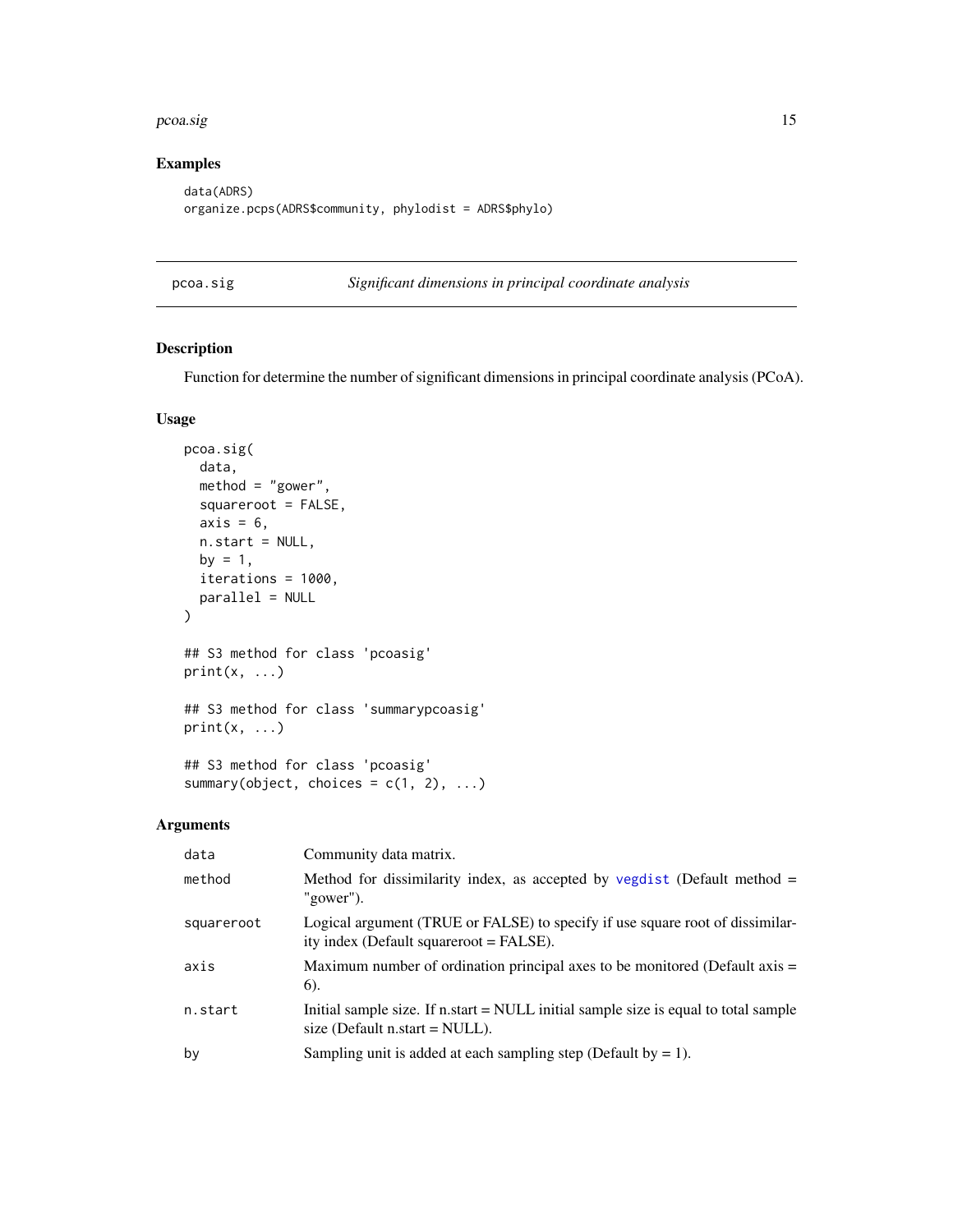<span id="page-15-0"></span>

| iterations   | Number of permutations to assess significance (Default iterations $= 1000$ ).                                                                  |
|--------------|------------------------------------------------------------------------------------------------------------------------------------------------|
| parallel     | Number of parallel processes or a predefined socket cluster done with parallel<br>package. Tip: use detectCores() (Default parallel $=$ NULL). |
| $\mathsf{x}$ | An object of class peoasig.                                                                                                                    |
| $\ddotsc$    | Other parameters for the respective functions.                                                                                                 |
| object       | An object of class peoasig.                                                                                                                    |
| choices      | Axes for re-scaling. Choices must have length equal to two (Default choices $=$<br>$c(1, 2)$ ).                                                |

#### Details

At each iteration step a bootstrap sample is subjected to PCoA ordination, the scores are submitted to a procrustean adjustment, and the correlation between observed and bootstrap ordination scores is computed. It compares such correlations to the same parameter generated in a parallel bootstrapped ordination of randomly permuted data. The number of axes in bootstrap or null PCoA with eigenvectors corresponding to positive eigenvalues may be smaller than the number of axes monitored, in this case, axes with values equal to 0 are created. The number of iterations with original values for each axis is shown in n.permut.bootstrap and n.permut.null.

The function scores.pcoasig re-scales the correlation values for [biplot](#page-0-0) graphics.

#### Value

| value              | The eigenvalues, relative eigenvalues and cumulative relative eigenvalues |  |
|--------------------|---------------------------------------------------------------------------|--|
| vectors            | The principal coordinates.                                                |  |
| correlations       | Correlations between axis and original data.                              |  |
| mean.cor.null      | Mean correlations, for axis, between null and reference scores.           |  |
| mean.cor.bootstrap |                                                                           |  |
|                    | Mean correlations, for axis, between bootstrap and reference scores.      |  |
| n.permut.bootstrap |                                                                           |  |
|                    | Number of iterations for each axis in bootstrap step.                     |  |
| n.permut.null      | Number of iterations for each axis in null step.                          |  |
| probabilities      | Probabilities for each axis.                                              |  |

#### Note

### Principal Component Analysis (PCA)

You can use the same function to determine the number of significant dimensions in principal component analysis (PCA). For this, standardize each variable for zero mean and uni variance (function decostand and method standardize) and use euclidean distance as dissimilarity index.

#### Interpretation

If the higher dimension is significant, then all lower dimensions will also be significant.

### Author(s)

Vanderlei Julio Debastiani <vanderleidebastiani@yahoo.com.br>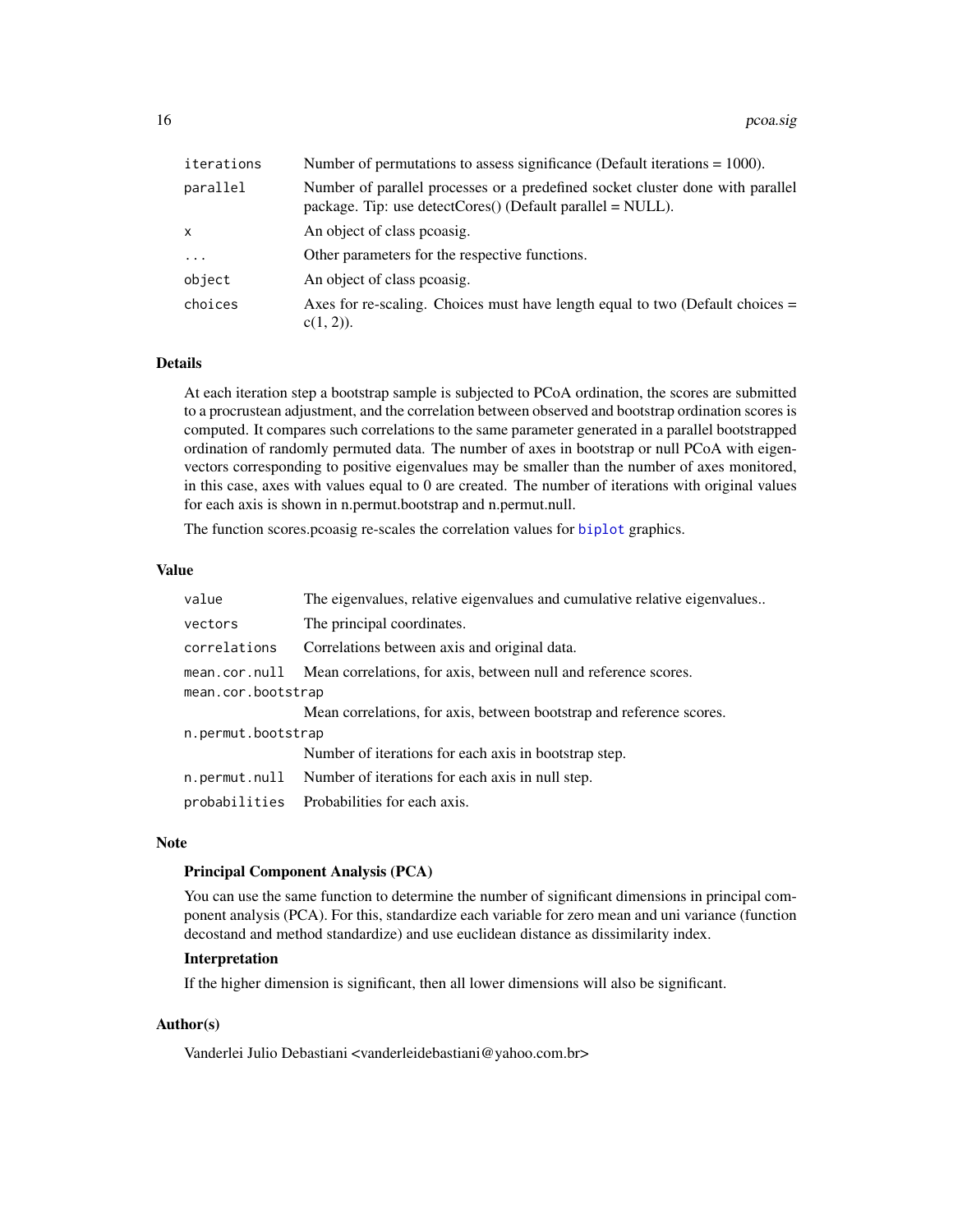<span id="page-16-0"></span>pcps and the proposed of the state of the state of the state of the state of the state of the state of the state of the state of the state of the state of the state of the state of the state of the state of the state of th

## References

Pillar, V.D. (1999). The bootstrapped ordination reexamined. Journal of Vegetation Science 10, 895-902.

## See Also

[pcoa](#page-0-0), [procrustes](#page-0-0)

#### Examples

```
## Not run:
data(flona)
res<-pcoa.sig(flona$community, method = "bray", squareroot = TRUE, axis = 6, iterations = 100)
res
summary(res)$scores
## End(Not run)
```
<span id="page-16-1"></span>pcps *Principal Coordinates of Phylogenetic Structure*

#### Description

Function to generate Principal Coordinates of Phylogenetic Structure (PCPS).

#### Usage

```
pcps(
  comm,
 phylodist,
  checkdata = TRUE,
 method = "bray",squareroot = TRUE,
  correlations = TRUE
\lambda## S3 method for class 'pcps'
plot(
  x,
 groups = NULL,
 choices = c(1, 2),
  display = "text",
  showlabel = TRUE,
  ...
)
```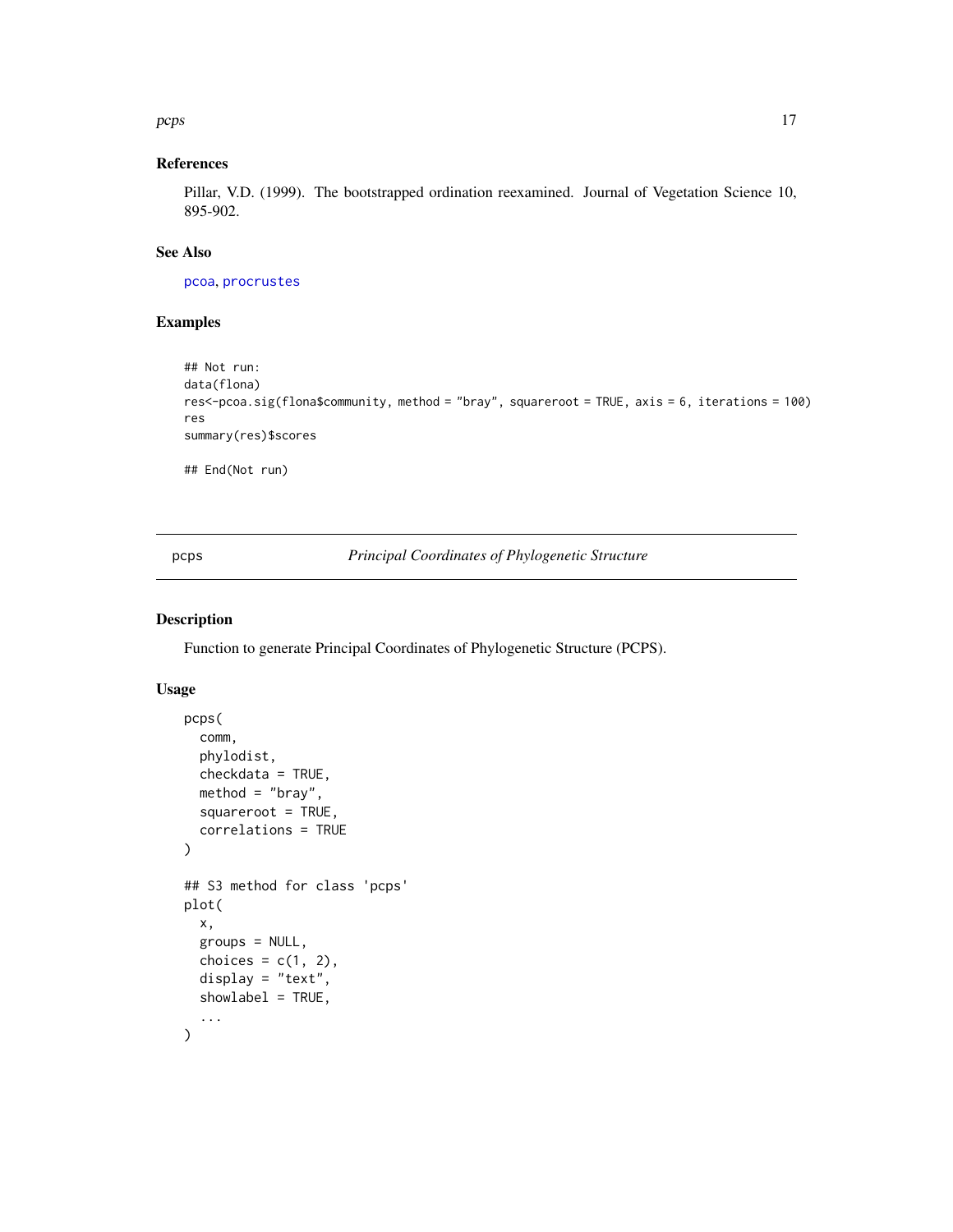```
## S3 method for class 'pcps'
print(x, \ldots)## S3 method for class 'summarypcps'
print(x, \ldots)scores.pcps(x, choices = c(1, 2), ...)
## S3 method for class 'pcps'
summary(object, choices = c(1, 2), ...)
```
## Arguments

| comm         | Community data, with species as columns and sampling units as rows. This<br>matrix can contain either presence/absence or abundance data. Alternatively<br>comm can be an object of class metacommunity.data, an alternative way to set<br>all data.frames/matrices. When you use the class metacommunity.data the argu-<br>ment phylodist must not be specified. See details. |
|--------------|--------------------------------------------------------------------------------------------------------------------------------------------------------------------------------------------------------------------------------------------------------------------------------------------------------------------------------------------------------------------------------|
| phylodist    | Matrix containing phylogenetic distances between species.                                                                                                                                                                                                                                                                                                                      |
| checkdata    | Logical argument (TRUE or FALSE) to check if species sequence in the com-<br>munity data follows the same order as the one in the phylodist matrix (Default<br>$checkdata = TRUE$ ).                                                                                                                                                                                           |
| method       | Dissimilarity index, as accepted by vegdist (Default dist="bray").                                                                                                                                                                                                                                                                                                             |
| squareroot   | Logical argument (TRUE or FALSE) to specify if use square root of dissimilar-<br>ity index (Default squareroot = TRUE).                                                                                                                                                                                                                                                        |
| correlations | Logical argument (TRUE or FALSE) to specify if are calculed the correlations<br>between each PCPS and each species in matrix P (Default correlations = TRUE).                                                                                                                                                                                                                  |
| x            | An object of class pcps.                                                                                                                                                                                                                                                                                                                                                       |
| groups       | Factor giving the groups (Clades) for each species (Default groups = NULL).                                                                                                                                                                                                                                                                                                    |
| choices      | Axes for re-scaling. Choices must have length equal to two (Default choices $=$<br>$c(1, 2)$ ).                                                                                                                                                                                                                                                                                |
| display      | Display text or points for the sampling units, partial match to "text" or "points"<br>(Default display $=$ "text").                                                                                                                                                                                                                                                            |
| showlabel    | Label the groups by their names in the centroid of the object.                                                                                                                                                                                                                                                                                                                 |
| $\ddots$     | Other parameters for the respective functions.                                                                                                                                                                                                                                                                                                                                 |
| object       | An object of class pcps.                                                                                                                                                                                                                                                                                                                                                       |
|              |                                                                                                                                                                                                                                                                                                                                                                                |

## Details

The function obtains a matrix containing phylogeny-weighted species composition ([matrix.p](#page-0-0)) and is submitted to principal coordinates analysis (PCoA). This method generates the principal coordinates of phylogenetic structure (PCPS) (Duarte, 2011).

The sequence species show up in the community data matrix must be the same as they show up in the phylogenetic distance matrix. The function [organize.pcps](#page-12-1) organizes the data, placing the matrices of community and phylogenetic distance in the same order. The use of organize.pcps

<span id="page-17-0"></span>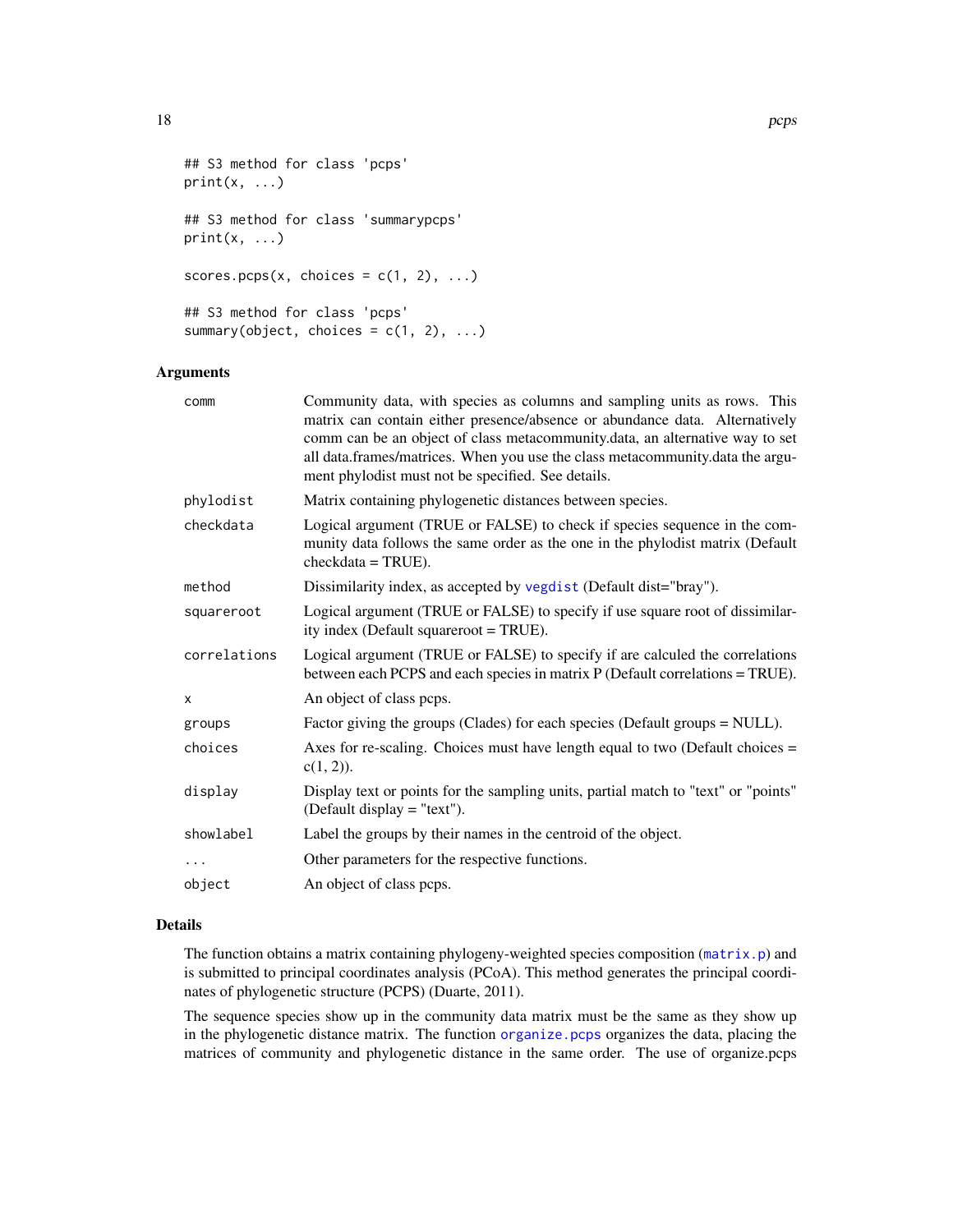#### <span id="page-18-0"></span>pcps and the proposed of the state of the state of the state of the state of the state of the state of the state of the state of the state of the state of the state of the state of the state of the state of the state of th

is not requered for run this function, but is recommended. In this way the arguments comm and phylodist can be specified them as normal arguments or by passing them with the object returned by the function [organize.pcps](#page-12-1) using, in this case only the argument comm. Using the object returned by organize.pcps, the comm argument is used as an alternative way of entering to set all data.frames/matrices, and therefore the phylodist argument must not be specified.

The function summary or the function scores.pcps re-scales the correlation values for obtain the scores for [biplot](#page-0-0) graphics. The function plot draws a simple biplot and represent clades as "spider" graphs (see [ordispider](#page-0-0)).

#### Value

| D            | Phylogeny-weighted species composition matrix.                                                         |
|--------------|--------------------------------------------------------------------------------------------------------|
| values       | The eigenvalues, relative eigenvalues and cumulative relative eigenvalues.                             |
| vectors      | The principal coordinates of phylogenetic structure (PCPS).                                            |
| correlations | Correlations between a PCPS axis and phylogenetically weighted species abun-<br>dances or frequencies. |
| scores       | Scores for biplot graphics.                                                                            |

## Note

IMPORTANT: The sequence species show up in the community data matrix MUST be the same as they show up in the phylogenetic distance matrix. See details and [organize.pcps](#page-12-1).

## Author(s)

Vanderlei Julio Debastiani <vanderleidebastiani@yahoo.com.br>

## References

Duarte, L.S. (2011). Phylogenetic habitat filtering influences forest nucleation in grasslands. Oikos, 120, 208:215.

#### See Also

[matrix.p](#page-0-0), [wcmdscale](#page-0-0), [ordispider](#page-0-0), [ordilabel](#page-0-0)

#### Examples

```
data(ADRS)
res<-pcps(ADRS$community, ADRS$phylo)
res
summary(res)
summary(res, choices = c(1, 2))$scores
plot(res, display = "text", groups = c(rep("Clade-A", 2), rep("Clade-B", 4)))
```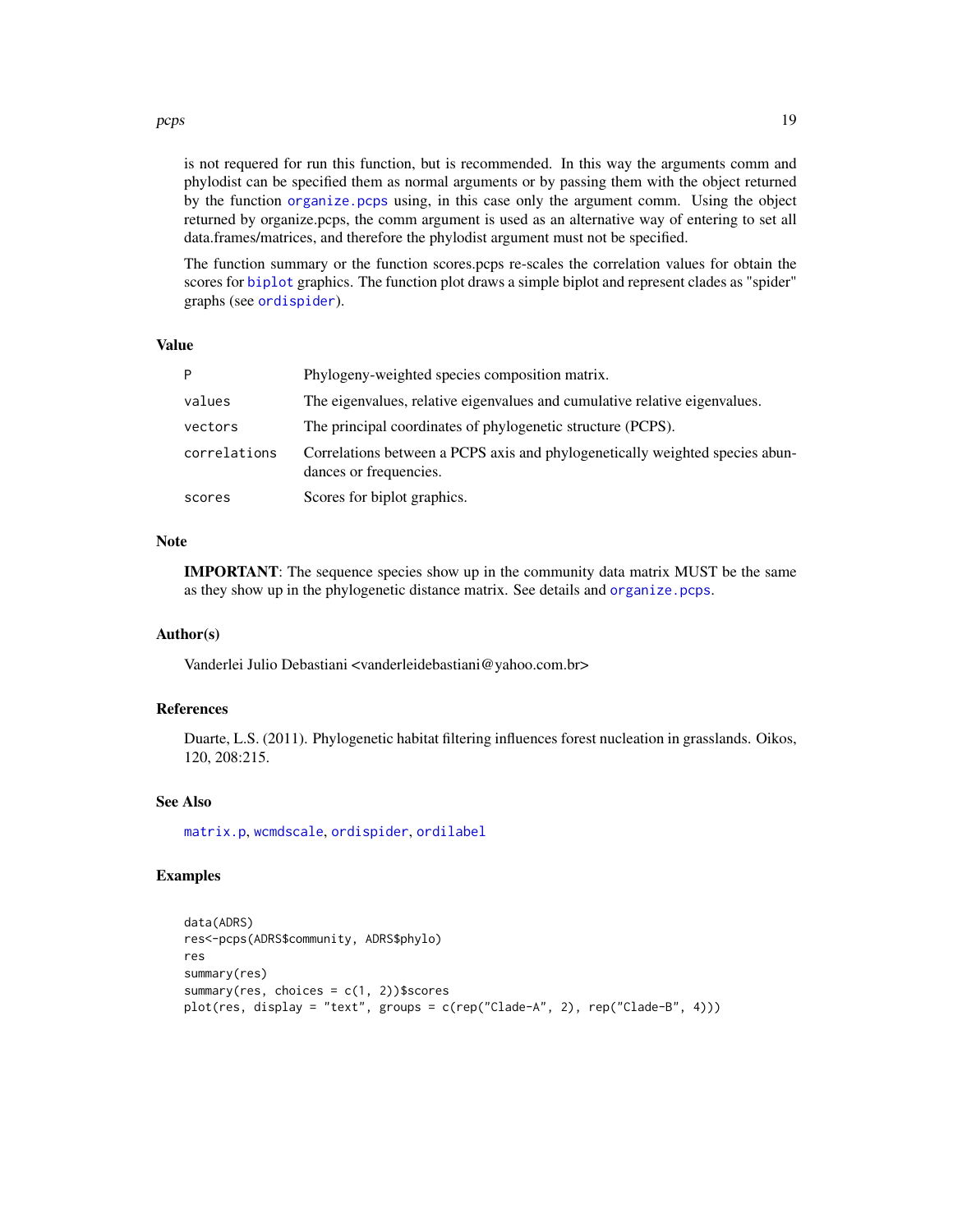<span id="page-19-0"></span>

#### Description

The function estimate the phylogenetic signal at metacommunity level and draws a representation curve.

#### Usage

```
pcps.curve(
  comm,
 phylodist,
  trait,
  checkdata = TRUE,
 method = "bray",squareroot = TRUE,
  ranks = TRUE,
  null.model.ts = FALSE,
  null.model.bm = FALSE,
  tree,
  runs = 99.
 progressbar = FALSE,
 parallel = NULL
)
pcpc.curve.calc(values, vectors, mt)
## S3 method for class 'pcpscurve'
plot(
  x,
  draw.model = c("none", "ts", "bm"),
  type = "b",probs = c(0.025, 0.975),
  col = "black",
 model.col = "black",
  ...
\mathcal{L}## S3 method for class 'pcpscurve'
print(x, \ldots)## S3 method for class 'pcpscurve'
summary(object, probs = c(0.025, 0.975), ...)
```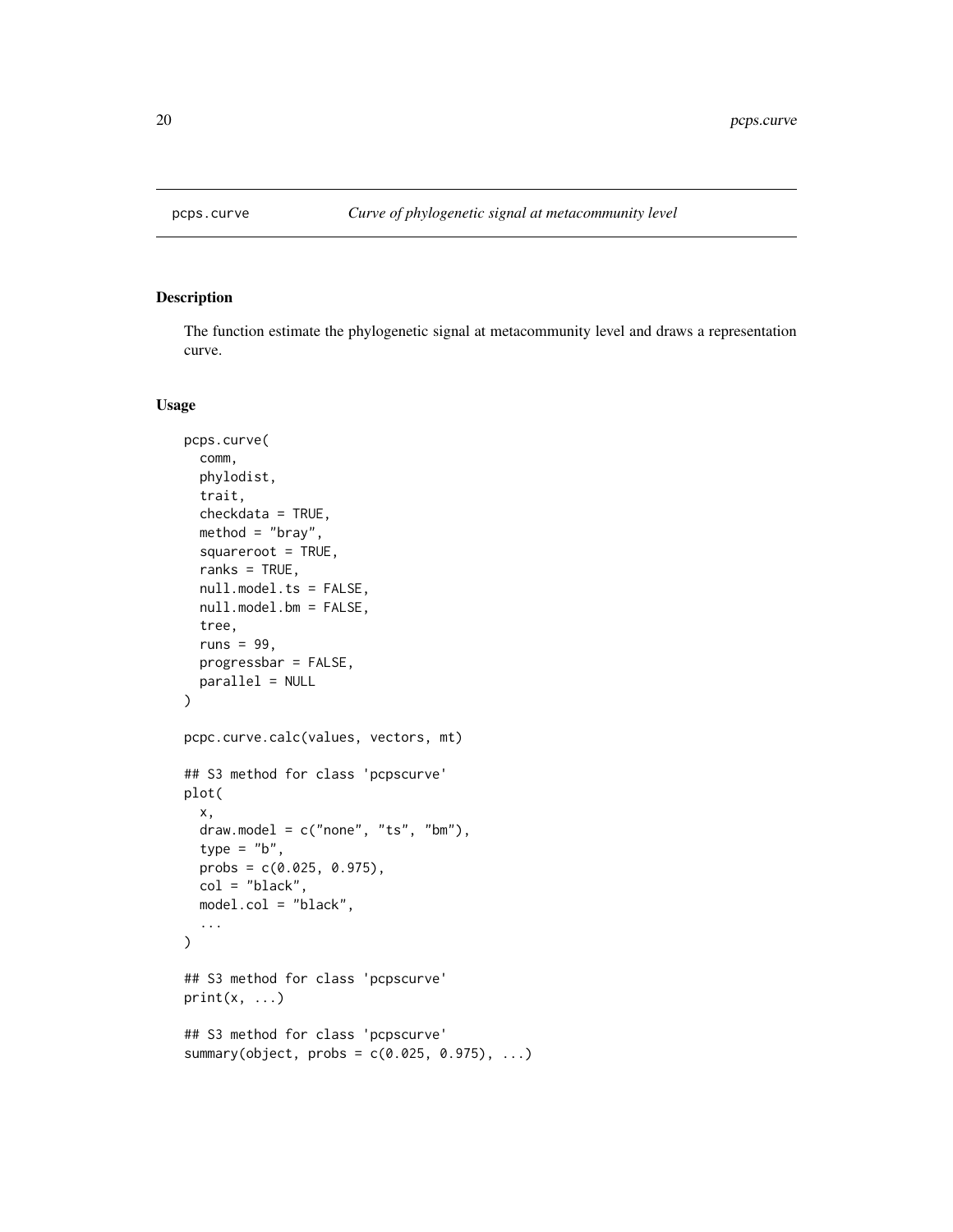## <span id="page-20-0"></span>pcps.curve 21

## Arguments

| comm          | Community data, with species as columns and sampling units as rows. This<br>matrix can contain either presence/absence or abundance data. Alternatively<br>comm can be an object of class metacommunity.data, an alternative way to set<br>all data.frames/matrices. When you use the class metacommunity.data the argu-<br>ments trait and phylodist must not be specified. See details. |
|---------------|-------------------------------------------------------------------------------------------------------------------------------------------------------------------------------------------------------------------------------------------------------------------------------------------------------------------------------------------------------------------------------------------|
| phylodist     | Matrix containing phylogenetic distances between species.                                                                                                                                                                                                                                                                                                                                 |
| trait         | Matrix data of species described by traits, with traits as columns and species as<br>rows.                                                                                                                                                                                                                                                                                                |
| checkdata     | Logical argument (TRUE or FALSE) to check if species sequence in the com-<br>munity data follows the same order as the one in the trait and in the phylodist<br>matrices (Default checkdata = TRUE).                                                                                                                                                                                      |
| method        | Dissimilarity index, as accepted by vegdist (Default dist = "bray").                                                                                                                                                                                                                                                                                                                      |
| squareroot    | Logical argument (TRUE or FALSE) to specify if use square root of dissimilar-<br>ity index (Default squareroot = TRUE).                                                                                                                                                                                                                                                                   |
| ranks         | Logical argument (TRUE or FALSE) to specify if ordinal variables are convert<br>to ranks (Default ranks $= TRUE$ ).                                                                                                                                                                                                                                                                       |
| null.model.ts | Logical argument (TRUE or FALSE) to specify if use null model that shuffles<br>terminal tips across the phylogenetic tree to generate null curves. See details<br>(Default null.model.ts = FALSE).                                                                                                                                                                                        |
| null.model.bm | Logical argument (TRUE or FALSE) to specify if use null model that simu-<br>late trait evolving under Brownian motion to generate null curves. See details<br>(Default null.model.bm = FALSE).                                                                                                                                                                                            |
| tree          | Phylogenetic tree, as phylo object.                                                                                                                                                                                                                                                                                                                                                       |
| runs          | Number of randomizations.                                                                                                                                                                                                                                                                                                                                                                 |
| progressbar   | Logical argument (TRUE or FALSE) to specify if display a progress bar on the<br>R console (Default progressbar = FALSE).                                                                                                                                                                                                                                                                  |
| parallel      | Number of parallel processes or a predefined socket cluster done with parallel<br>package. Tip: use $detectCores()$ (Default parallel = NULL).                                                                                                                                                                                                                                            |
| values        | The eigenvalues, relative eigenvalues and cumulative relative eigenvalues re-<br>turned by pcps.                                                                                                                                                                                                                                                                                          |
| vectors       | The principal coordinates of phylogenetic structure returned by pcps.                                                                                                                                                                                                                                                                                                                     |
| mt            | Matrix containing trait average at community level for one trait.                                                                                                                                                                                                                                                                                                                         |
| x             | An object of class pepscurve.                                                                                                                                                                                                                                                                                                                                                             |
| draw.model    | Type of null model to draw; none (none), taxa shuffle (ts), browian motion model<br>$(bm)$ .                                                                                                                                                                                                                                                                                              |
| type          | Type of the plot to be drawn (Default type $=$ "b").                                                                                                                                                                                                                                                                                                                                      |
| probs         | Numeric vector of probabilities used by quantile. (Default probs = $c(0.025,$<br>$(0.975)$ .                                                                                                                                                                                                                                                                                              |
| col           | Plot color.                                                                                                                                                                                                                                                                                                                                                                               |
| model.col     | Color of lines of null models.                                                                                                                                                                                                                                                                                                                                                            |
| .             | Further graphical parameters for points.                                                                                                                                                                                                                                                                                                                                                  |
| object        | An object of class pepscurve.                                                                                                                                                                                                                                                                                                                                                             |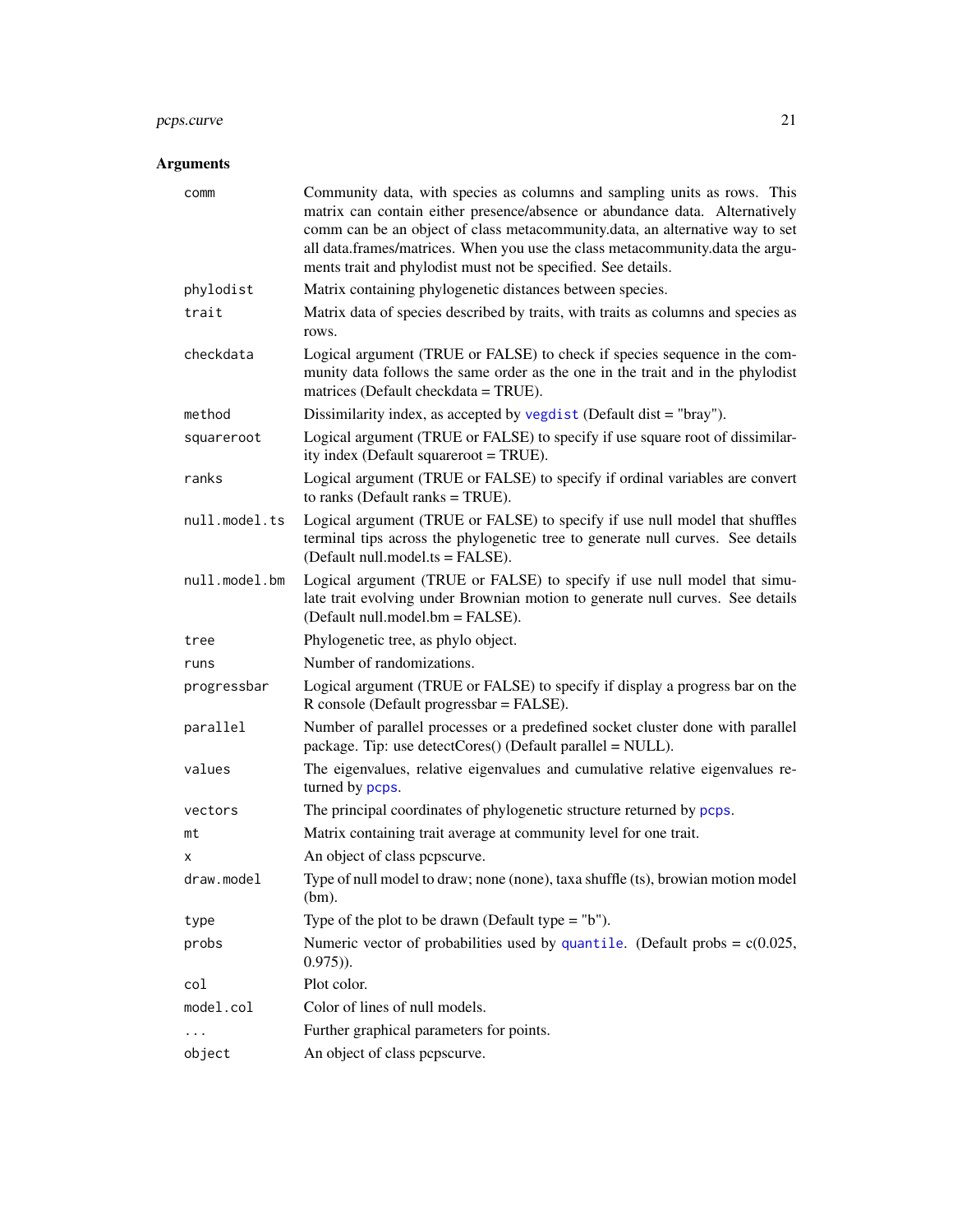## <span id="page-21-0"></span>Details

The sequence species show up in the community data matrix must be the same as they show up in the phylogenetic distance matrix and in traits matrix. The function [organize.pcps](#page-12-1) organizes the data, placing the matrices of community and phylogenetic distance and trait in the same order. The function use of function organize.pcps is not requered for run the functions, but is recommended. In this way the arguments comm and phylodist can be specified them as normal arguments or by passing them with the object returned by the function [organize.pcps](#page-12-1) using, in this case only the argument comm. Using the object returned by organize.pcps, the comm argument is used as an alternative way of entering to set all data.frames/matrices, and therefore the arguments phylodist and trait must not be specified.

The PCPS are used, in a sequential manner, as predictors in a linear regression to model the trait averages across the metacommunity. The curve is drawn as the percentage of cumulative eigenvalues in the abscissa and as the determination coefficient of regressions in the ordinate.

Two null models are available. The first one (ts), the null curves are generated shuffling terminal tips across the phylogenetic tree, generates a set of random PCPS and recalculates the curves. The second (bm), the null curves are generated with simulate traits evolving under Brownian motion model.

## Value

| curve.obs | The cumulative PCPS eigenvalues and the coefficient of determination.                                                                              |
|-----------|----------------------------------------------------------------------------------------------------------------------------------------------------|
|           | curve.null.ts The cumulative PCPS eigenvalues and the coefficient of determination for each<br>randomization using the taxa shuffle null model.    |
|           | curve.null.bm The cumulative PCPS eigenvalues and the coefficient of determination for each<br>randomization using the Brownian motion null model. |

## Note

IMPORTANT: The sequence of species in the community data matrix MUST be the same as that in the phylogenetic distance matrix and in traits matrix. See details and [organize.pcps](#page-12-1).

## Author(s)

Vanderlei Julio Debastiani <vanderleidebastiani@yahoo.com.br>

## References

Duarte, L.S. (2011). Phylogenetic habitat filtering influences forest nucleation in grasslands. Oikos, 120, 208:215.

## See Also

[matrix.p](#page-0-0), [pcps](#page-16-1)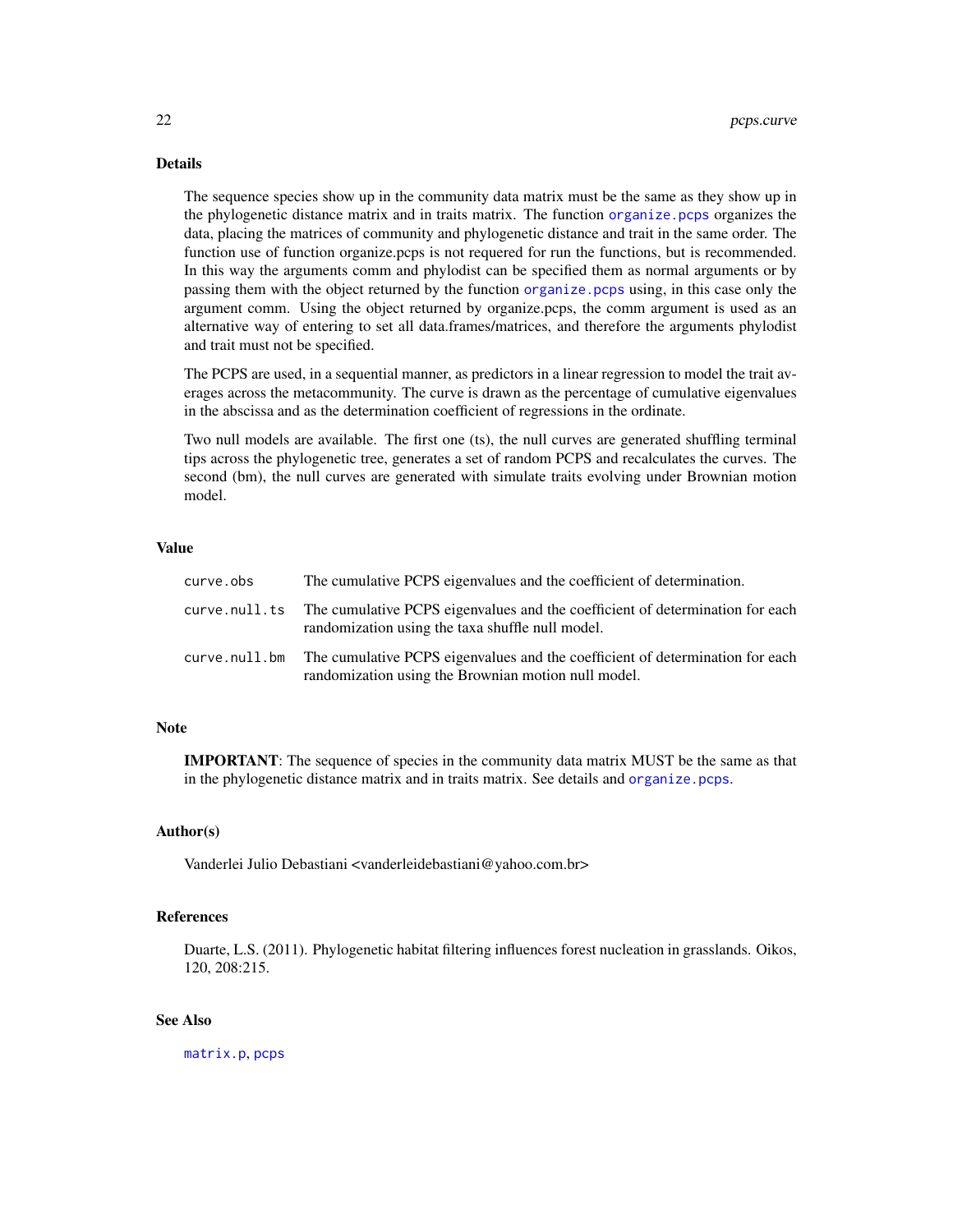## <span id="page-22-0"></span>select.pcpsmethod 23

## Examples

```
## Not run:
data(flona)
res<-pcps.curve(flona$community, flona$phylo, flona$trait[,1,drop = FALSE],
       null.model.ts = TRUE, runs = 9)
res
summary(res)
plot(res, draw.model = "ts", type = "b", col = "red")## End(Not run)
```
select.pcpsmethod *Internal function*

#### Description

Internal function to select a predefined method/function available in this package.

## Usage

```
select.pcpsmethod(
 method = c("mantel", "adonis", "glm", "rda", "gls.marginal", "gls.sequential",
    "lme.marginal", "lme.sequential", "none")
\mathcal{L}
```
#### Arguments

method A predefined method/function available in PCPS package, partial match to "mantel", "adonis", "glm", "rda", "gls.marginal", "gls.sequential", "lme.marginal", "lme.sequential" and "none".

| self.belonging | Degree of self belonging of species |
|----------------|-------------------------------------|
|----------------|-------------------------------------|

## Description

Define the degree of self belonging of species.

#### Usage

self.belonging(dis, standardize = TRUE)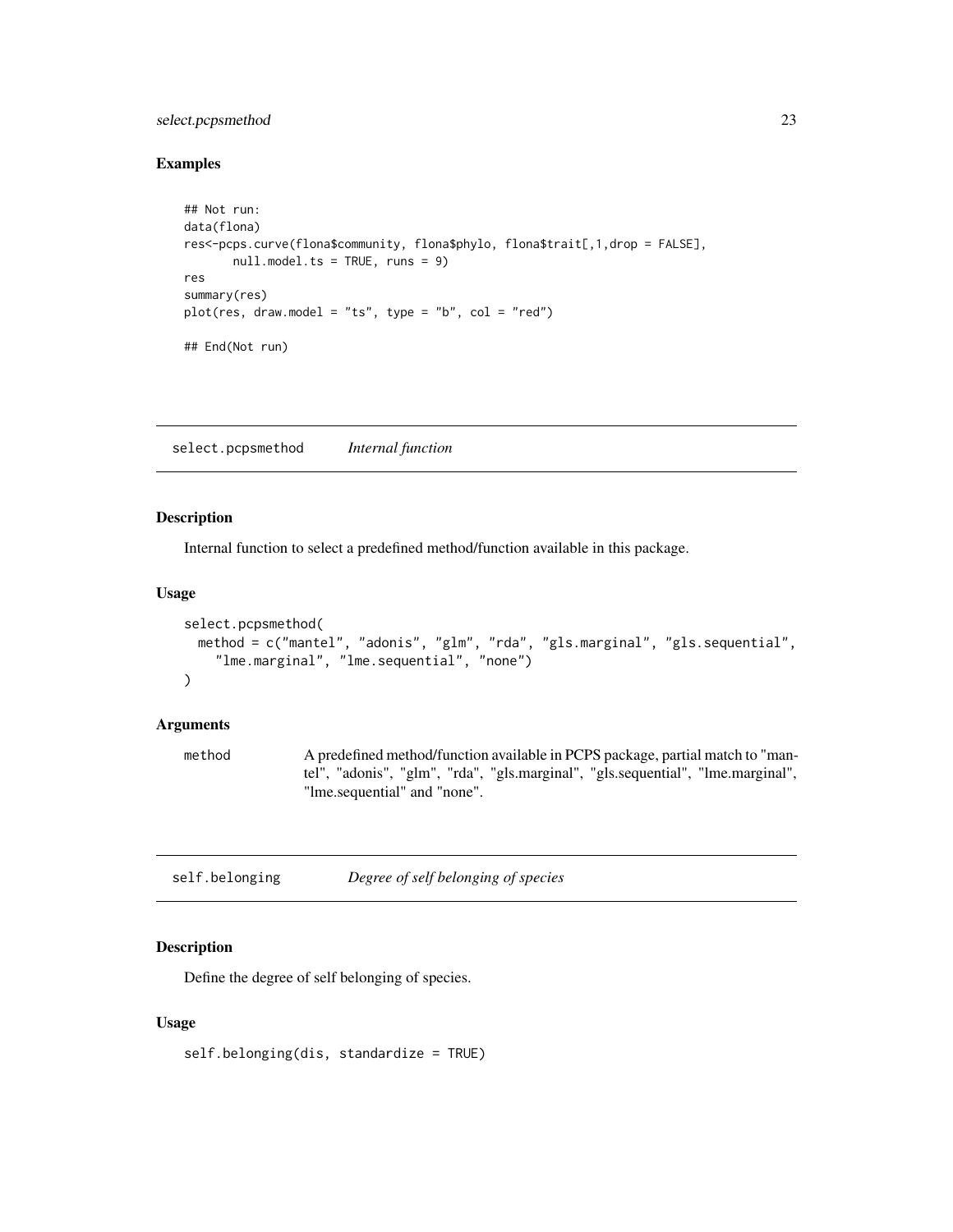#### <span id="page-23-0"></span>Arguments

| dis         | Matrix containing distance between species.                               |
|-------------|---------------------------------------------------------------------------|
| standardize | Logical argument (TRUE or FALSE) to specify if dis must be standardize in |
|             | values into range 0 from 1 (Default standardize $= TRUE$ ).               |

#### Details

For the calculation of self-belonging of a set of species the dissimilarities between the species are transformed into similarities and used to define degrees of belonging to fuzzy sets (Pillar et al. 2009; Pillar & Duarte 2010). Every species among all species specifies a fuzzy set in relation to all other species, with a certain degree of belonging. The self-belonging of a given species i expresses its degree of belonging to the root node of the phylogenetic/functional tree, conditioned to the similarities between i and all other internal nodes connecting it to the root.

#### Value

The self-belonging for each species.

#### Author(s)

Vanderlei Julio Debastiani <vanderleidebastiani@yahoo.com.br>

#### References

Pillar, V.D.; Duarte, L.d.S. (2010). A framework for metacommunity analysis of phylogenetic structure. Ecology Letters, 13, 587:596.

Pillar, V.D., Duarte, L.d.S., Sosinski, E.E. & Joner, F. (2009). Discriminating trait-convergence and trait-divergence assembly patterns in ecological community gradients. Journal of Vegetation Science, 20, 334:348.

#### See Also

[belonging](#page-0-0)

## Examples

```
data(ADRS)
self.belonging(ADRS$phylo)
```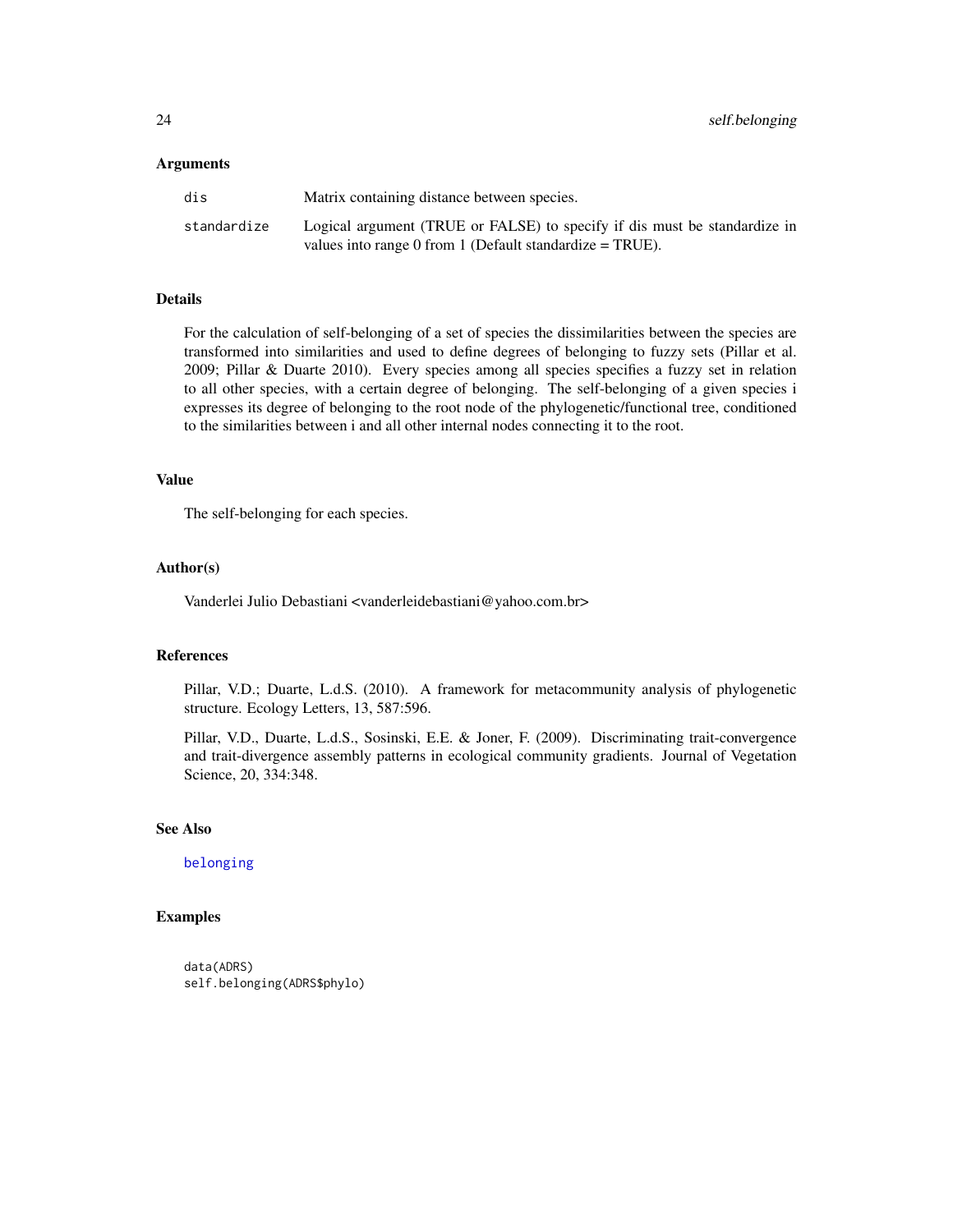## <span id="page-24-0"></span>Description

Internal function for organize the results of [wcmdscale](#page-0-0) function. The function computes dissimilarity indices using the function [vegdist](#page-0-0) and perform Principal Coordinates Analysis (PCoA) using the function [wcmdscale](#page-0-0). If data is of class dist, the funcion do not computes the dissimilarity indices.

## Usage

```
wcmdscale.org(data, method, squareroot, eig, correlations, ...)
```
## Arguments

| data         | Data matrix or dissimilarities of class dist.                                                                 |
|--------------|---------------------------------------------------------------------------------------------------------------|
| method       | Method for dissimilarity index, as accepted by vegdist.                                                       |
| squareroot   | Logical argument (TRUE or FALSE) to specify if use square root of dissimilar-<br>ity index.                   |
| eig          | Logical argument (TRUE or FALSE) to indicates if eigenvalues are returned.                                    |
| correlations | Logical argument (TRUE or FALSE) to indicates if correlations between axis<br>and original data are returned. |
| $\ddots$ .   | Other arguments passed to wormdscale function.                                                                |
|              |                                                                                                               |

## Value

| values       | The eigenvalues, relative eigenvalues and cumulative relative eigenvalues. |
|--------------|----------------------------------------------------------------------------|
| vectors      | The principal coordinates.                                                 |
| correlations | Correlations between axis and original data.                               |

## Author(s)

Vanderlei Julio Debastiani <vanderleidebastiani@yahoo.com.br>

#### See Also

[vegdist](#page-0-0), [wcmdscale](#page-0-0)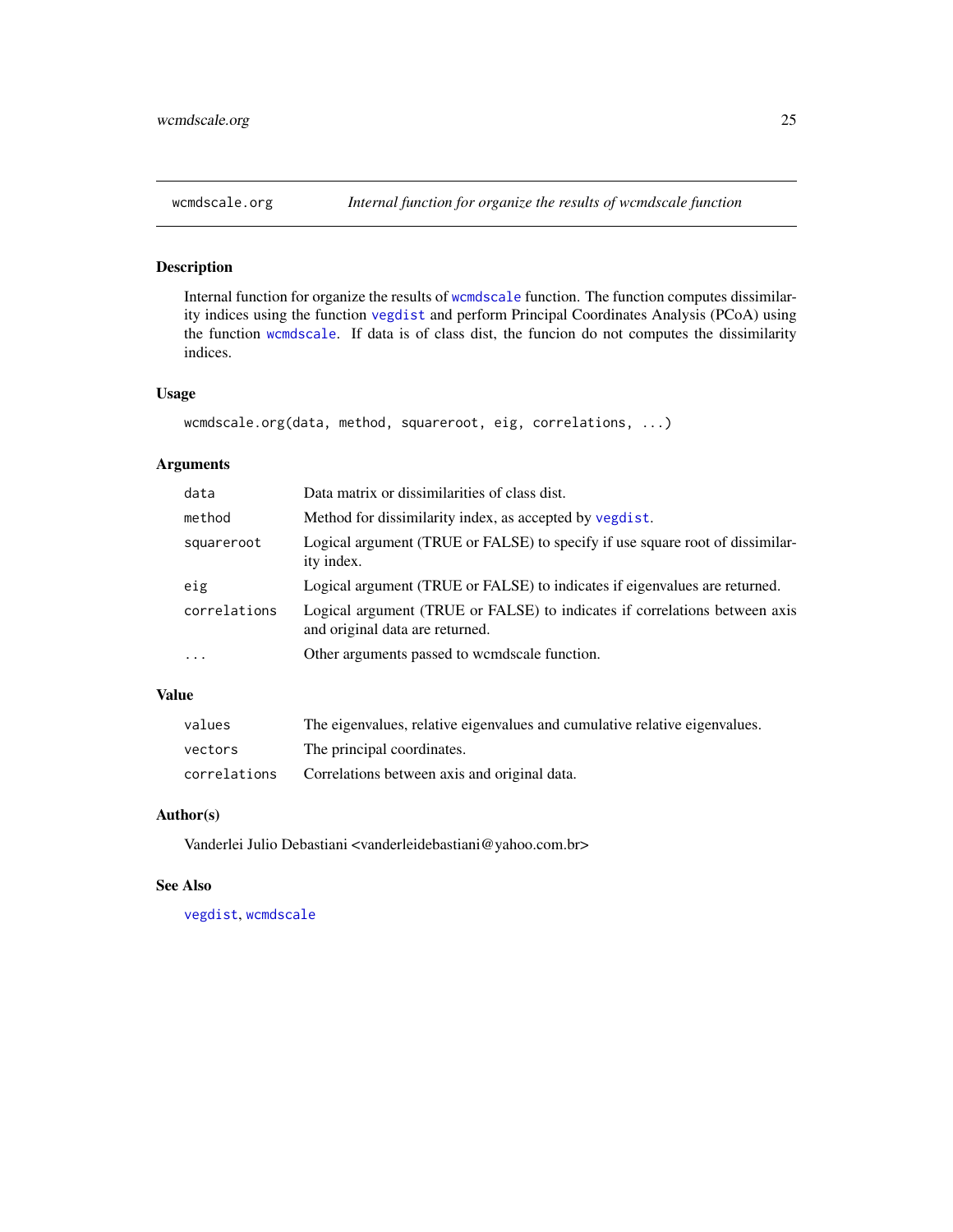# <span id="page-25-0"></span>**Index**

```
∗Topic PCPS
    define.clade, 3
    matrix.p.null, 4
    matrix.p.sig, 5
    organize.pcps, 13
    pcoa.sig, 15
    pcps, 17
    pcps.curve, 20
    self.belonging, 23
    wcmdscale.org, 25
adonis, 7, 8, 12
adonis2, 7, 9, 12
anova.gls, 10
anova.lme, 10
belonging, 24
biplot, 16, 19
check.formula, 2
data.frame, 10
define.clade, 3
factor, 10
formula, 2, 7
FUN.ADONIS (matrix.p.sig), 5
FUN.ADONIS2.global (matrix.p.sig), 5
FUN.ADONIS2.margin (matrix.p.sig), 5
FUN.GLM (matrix.p.sig), 5
FUN.GLS.marginal (matrix.p.sig), 5
FUN.GLS.sequential (matrix.p.sig), 5
FUN.LME.marginal (matrix.p.sig), 5
FUN.LME.sequential (matrix.p.sig), 5
FUN.MANTEL (matrix.p.sig), 5
FUN.RDA (matrix.p.sig), 5
glm, 7, 10, 12
gls, 7, 10
lme, 7, 10
```
makeNodeLabel, *[3](#page-2-0)* mantel, *[7,](#page-6-0) [8](#page-7-0)*, *[12](#page-11-0)* matrix.p, *[5](#page-4-0)*, *[7](#page-6-0)*, *[12](#page-11-0)*, *[18,](#page-17-0) [19](#page-18-0)*, *[22](#page-21-0)* matrix.p.null, [4,](#page-3-0) *[7](#page-6-0)*, *[13](#page-12-0)* matrix.p.sig, *[4,](#page-3-0) [5](#page-4-0)*, [5](#page-4-0) mutate.names.matrix.p.null, [13](#page-12-0) ordilabel, *[19](#page-18-0)* ordispider, *[19](#page-18-0)*

organize.pcps, *[8](#page-7-0)*, *[11](#page-10-0)*, [13,](#page-12-0) *[18,](#page-17-0) [19](#page-18-0)*, *[22](#page-21-0)* organize.syncsa, *[13,](#page-12-0) [14](#page-13-0)*

```
pcoa, 17
pcoa.sig, 15
pcpc.curve.calc (pcps.curve), 20
pcps, 5, 7, 12, 17, 21, 22
pcps.curve, 20
pcps.sig, 4, 5
pcps.sig (matrix.p.sig), 5
plot.pcps (pcps), 17
plot.pcpscurve (pcps.curve), 20
print.pcoasig (pcoa.sig), 15
print.pcps (pcps), 17
print.pcpscurve (pcps.curve), 20
print.pcpssig (matrix.p.sig), 5
print.summarypcoasig (pcoa.sig), 15
print.summarypcps (pcps), 17
procrustes, 8, 12, 17
```

```
quantile, 21
```

```
rda, 7, 10, 12
```
scores.pcps *(*pcps*)*, [17](#page-16-0) select.pcpsmethod, [23](#page-22-0) self.belonging, [23](#page-22-0) summary.pcoasig *(*pcoa.sig*)*, [15](#page-14-0) summary.pcps *(*pcps*)*, [17](#page-16-0) summary.pcpscurve *(*pcps.curve*)*, [20](#page-19-0)

vegdist, *[4](#page-3-0)*, *[7](#page-6-0)*, *[15](#page-14-0)*, *[18](#page-17-0)*, *[21](#page-20-0)*, *[25](#page-24-0)*